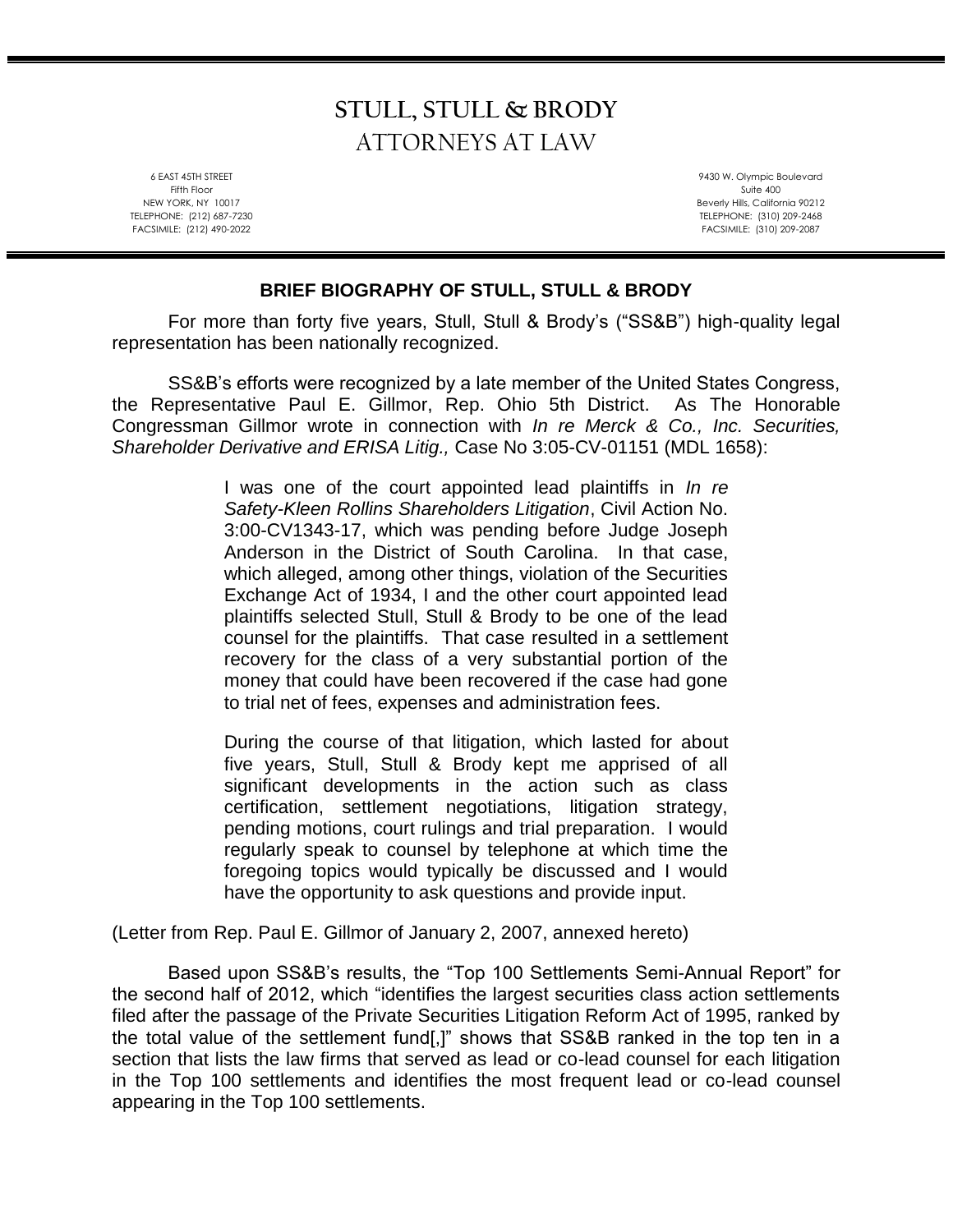Indeed, SS&B has earned a national reputation for the zealous representation of plaintiffs in complex litigations, including securities class actions, ERISA actions and consumer class actions. SS&B has litigated hundreds of cases achieving an aggregate of more than two billion dollars in recoveries for aggrieved class members. SS&B's skill and expertise are demonstrated by its results, recovering at least \$100 million for aggrieved investors while serving in a leadership role in each of the following class actions:

- ♦ *In re Merck & Co., Inc., Sec., Derivative & "ERISA" Litig.,* MDL No. 1658 (SRC), Case No. 2:05-CV-01151-SRC-MF (D.N.J.); Case No. 2:05-CV-02367-SRC-MF (D.N.J.) (recovery of \$1.062 billion).
- ♦ *In re Initial Public Offerings Securities Litig.*, 21 MC 92 (S.D.N.Y. 2009) (recovery of \$586 million; SS&B served on plaintiffs' executive committee)
- ♦ *In re BankAmerica Corp. Securities Litig.*, MDL No. 1264 (E.D. Mo. 2002) (recovery of \$490 million, which at that time was the highest ever securities settlement in a case without an institutional lead plaintiff)
- ♦ *In re Geodyne Resources, Inc. Securities Litig.* (S.D.N.Y and Harris County Tex.) (recovery of \$125 million cash plus an additional \$75 million of contingent benefits)
- ♦ *In re Computer Associates Sec. Litig.*, Master File No. 98-CV-4839 (TCP) (E.D.N.Y. 2003) (recovery of 5.7 million shares valued at \$133.5 million)
- ♦ *Spahn v. Edward D. Jones & Co., L.P.*, 04-CV-00086 (E.D. Mo. 2007) (recovery of \$72.5 million in credits for current Edward Jones customers and \$55 million in cash for former Edward Jones customers. In addition, defendants paid class notice and settlement administration costs)
- ♦ *In re Peregrine Systems, Inc. Sec. Litig.*, Civil Action No. 02-CV-870 J (RBB) (S.D. Ca. 2006, S.D. Ca. 2009) (recovery of \$117.5 million)
- ♦ *In re American Express Financial Advisors Sec. Litig.*, 04-CV-1773 (S.D.N.Y.) (recovery of \$100 million in cash and implementation of significant remedial measures. In addition, defendants paid an estimated \$15 to \$18 million for class notice and settlement administration costs)
- ♦ *In re Ikon Office Solutions, Inc. Sec. Litig.*, MDL No. 1318 (E.D. Pa. May 9, 2000) (recovery of \$111 million, the then-largest ever securities settlement in the Eastern District of Pennsylvania)
- ♦ *In re AOL Time Warner ERISA Litig.*, Civil Action No. 02 CV 8853 (SWK) (S.D.N.Y.) (recovery of \$100 million in cash to the company's 401(k) plan in what the court noted was "one of the largest ERISA settlements to date")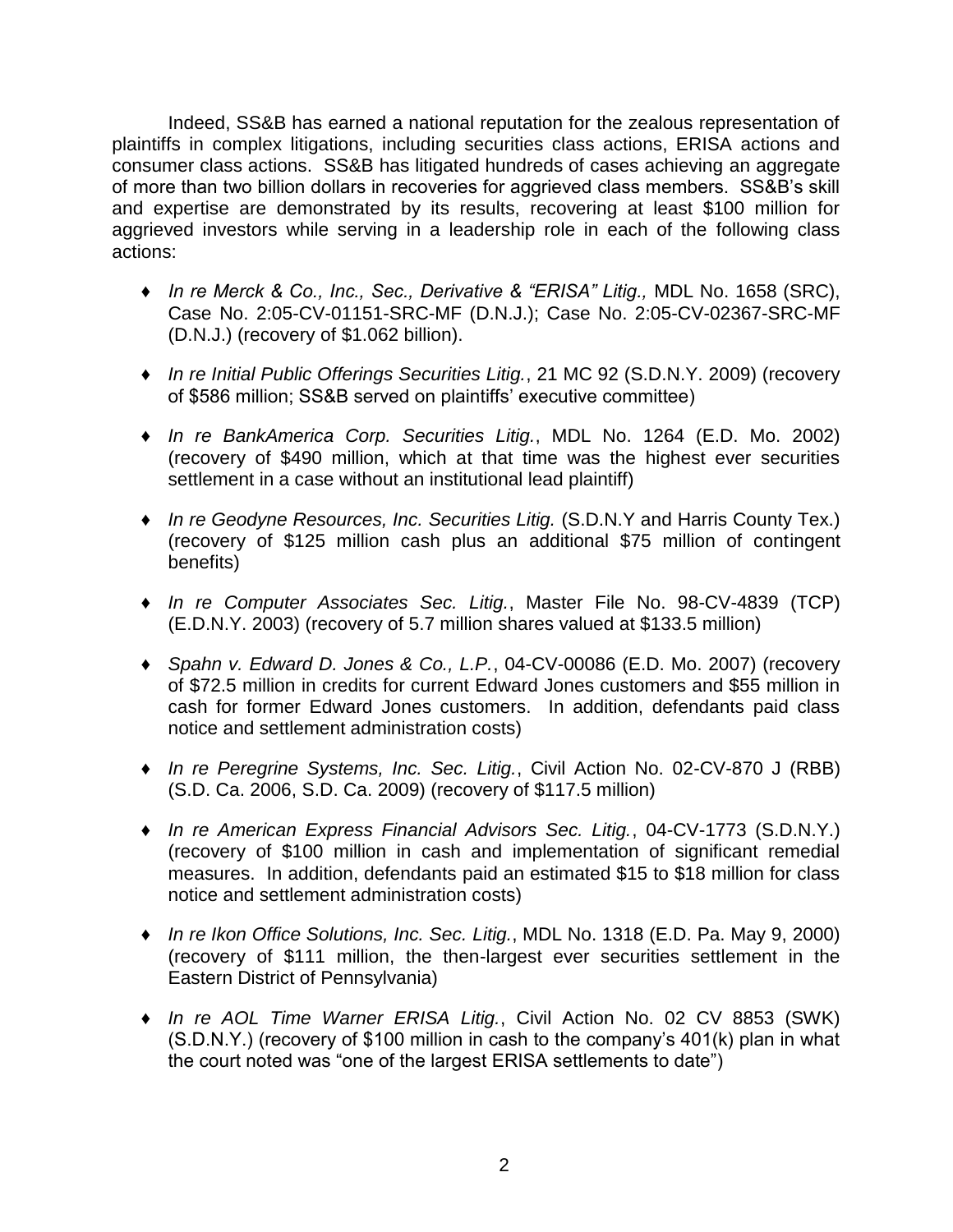♦ *In re Salomon Brothers Treasury Litig.*, Consolidated Action No. 91 Civ. 5471 (RPP) (S.D.N.Y. 1994) (recovery of \$100 million)

SS&B maintains offices in Manhattan and California, enabling the firm to efficiently handle litigations on a nationwide basis. Due to the consistency and seniority of its attorneys, including seven attorneys who have been with the firm for more than twenty years, SS&B is able to leverage its vast experience efficiently and effectively to achieve favorable results on behalf of class members in many cases. SS&B's lawyers possess outstanding credentials and the firm has received numerous acknowledgements for its achievements.

SS&B's excellent results are also reflected in the field of ERISA litigation, where SS&B has been court appointed as lead counsel (six times) or liaison counsel (twice) for plaintiffs in eight of the approximately twenty largest recoveries, including:

- ♦ *In re AOL Time Warner ERISA Litig.*, Civil Action No. 02 CV 8853 (SWK) (S.D.N.Y.) (recovery of \$100 million in cash to the company's 401(k) plan in what the court noted was "one of the largest ERISA settlements to date")
- ♦ *In re Global Crossing Ltd. ERISA Litig.*, Master File No. 02-cv-7453 (GEL) (S.D.N.Y.) (SS&B served as liaison counsel; recovery of \$79 million in cash to the company's 401(k) plan)
- ♦ *Overby v. Tyco International, Ltd.*, Case No. 02-CV-1357-B (D.N.H.) (recovery of \$70.525 million in cash to the company's 401(k) plan; over 80 million pages of discovery were produced to counsel and over 250 days of deposition were taken)
- ♦ *In re Lucent Technologies, Inc. ERISA Litig.*, Civil Action No. 01-cv-3491 (JAP) (D.N.J.) (recovery of \$69 million in cash and stock to the company's 401(k) plan)
- ♦ *In re WorldCom, Inc. ERISA Litig.*, Master File No. 02-4816 (DLC) (S.D.N.Y.) (SS&B served as local counsel; recovery of \$47.15 million in cash to the company's 401(k) plan)
- ♦ *Harrington v. Household International, Inc.*, Civil Action No. 02 C 8257 (SY) (N.D. Ill.) (recovery of \$46.5 million in cash to the company's 401(k) plan)
- ♦ *National City Corp. Sec., Derivative & ERISA Litig.*, 1:08-cv-07000-PAG (N.D. Ohio) (recovery of \$43 million in cash to the company's 401(k) plan)
- ♦ *In re Cardinal Health, Inc. ERISA Litig.*, No. C2-04-643 (ALM) (S.D. Ohio) (recovery of \$40 million in cash to the company's 401(k) plan)

Court opinions recognizing SS&B's high-quality legal representation include:

The complexity of this ERISA litigation cannot be questioned, nor can the skill and expertise of counsel who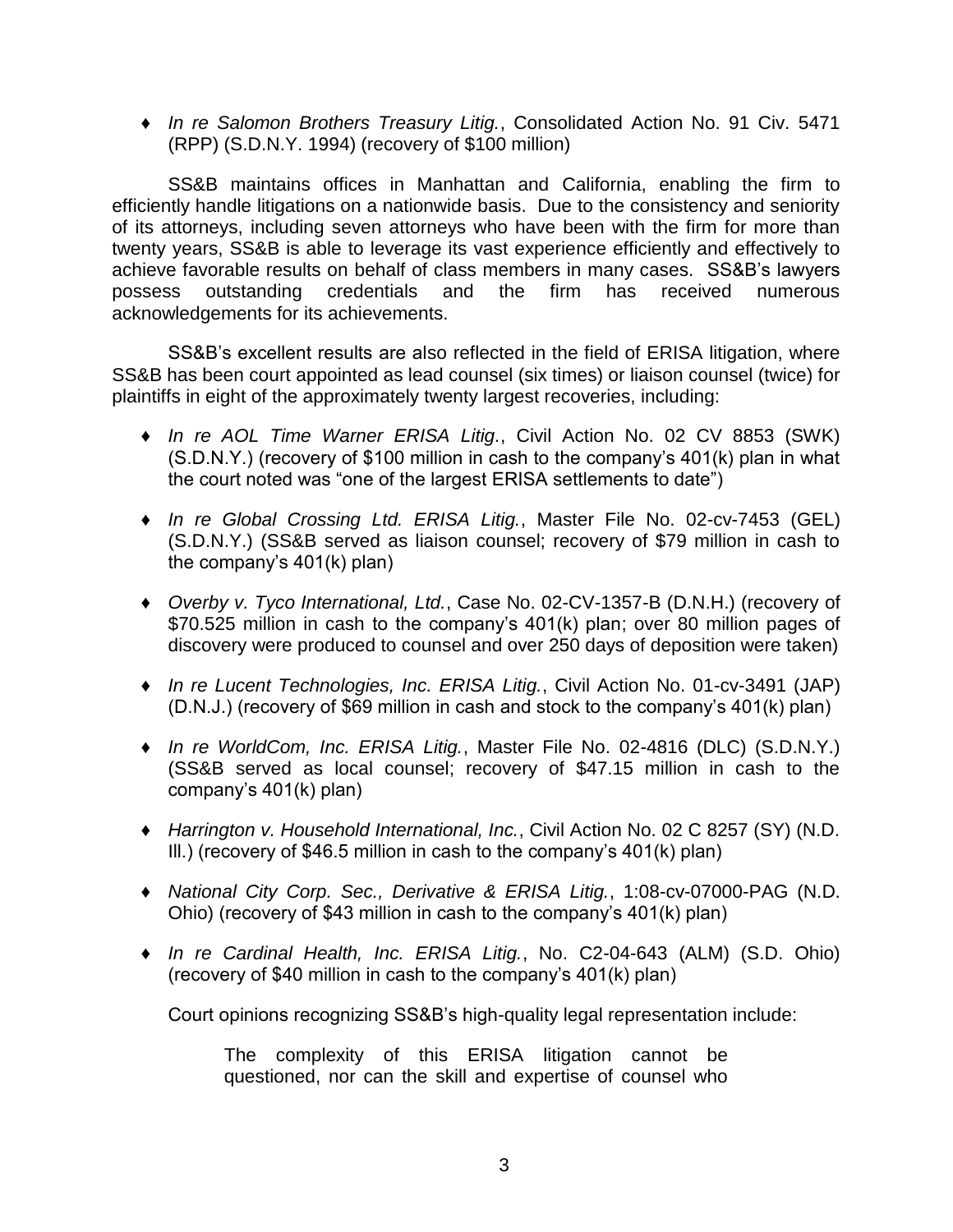are known nationally for their successful representation of ERISA clients in class action matters.

*Griffin v. Flagstar Bancorp, Inc.*, 2:10-cv-10610, 2013 U.S. Dist. LEXIS 173702, \*24-25 (E.D. Mich. Dec. 12, 2013).

> The firms involved, I think we heard from several of them today, the papers that have been submitted, it is clear of the dedication, devotion, professionalism, and in the court's view efficiency of these firms, so there is no question in the court's mind of the quality of the representation.

*In re American Express Fin'l Advisors Sec. Litig., 04* Civ. 1773 (DAB) (S.D.N.Y. July 13, 2007).

> Class counsel are qualified attorneys with considerable ERISA experience. Their prosecution of this lawsuit has secured the substantial Settlement now under consideration. Throughout this litigation, they have shown themselves to be capable and qualified to represent the Class.

*In re AOL Time Warner ERISA Litig.*, 02 Civ. 8853 (SWK), 2006 U.S. Dist. LEXIS 70474, at \*10 (S.D.N.Y. 2006).

> In sum, counsel litigated this case during its early phases aggressively and in a manner that demonstrated legal expertise in this area of the law….

> … …The high quality of plaintiffs' counsel's work culminated in the successful resolution of this complex case. This was demonstrated by their successful and commendable prosecution of this case through the motion to dismiss stage and the ultimate settlement of this case under favorable terms.

*In re Sprint Corp. ERISA Litig.*, 443 F. Supp. 2d 1249, 1260, 1270 (D. Kan. 2006).

the Court finds that [co-lead counsel and] Stull, Stull & Brody have a high level of ERISA expertise and are willing to commit each firm's resources to this case such that they fairly and adequately represent all parties on their side.

*In re Cardinal Health, Inc. ERISA Litig.*, 225 F.R.D. 552, 556 (S.D. Ohio 2005).

In fact, this is one of the largest, if not the largest, securities fraud settlement in this district. The settlement size is particularly noteworthy as class counsel did not have the benefit of an SEC or other regulatory agency investigation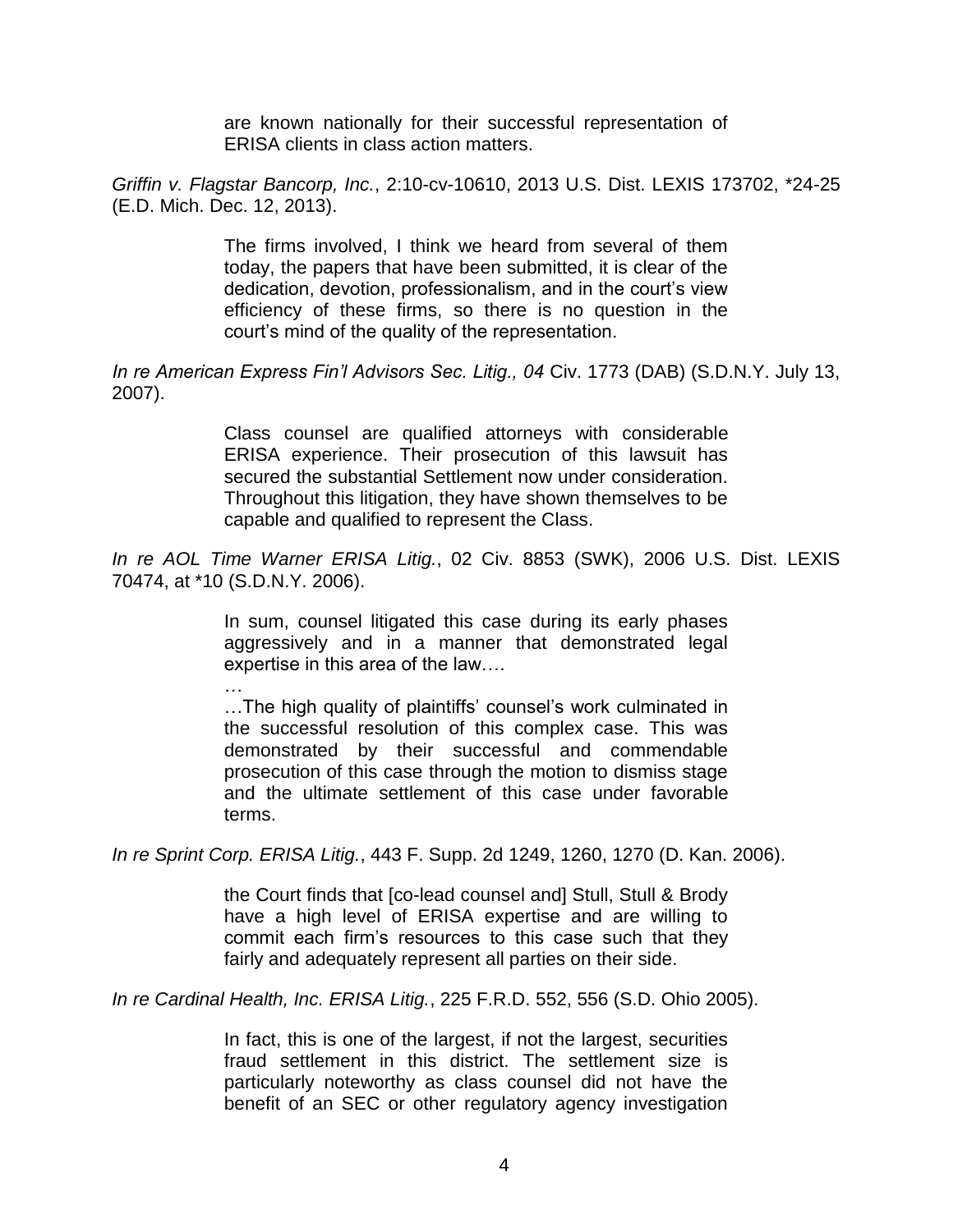and so prosecuted the case without assistance. The management of the case was also of extremely high quality. As detailed in the affidavit requesting attorneys' fees, class counsel organized the discovery and accompanying document review in an efficient and non-duplicative manner…

[C]lass counsel is of high caliber and has extensive experience in similar class action litigation. Each of the colead counsel firms has a national reputation for advocacy in securities class actions, and there is no doubt that this standing enhanced their ability both to prosecute the case effectively and to negotiate credibly….

…The submissions were of consistently high quality, and class counsel has been notably diligent in preparing filings in a timely manner even when under tight deadlines.

*In re Ikon Office Solutions, Inc. Sec. Litig.*, 194 F.R.D. 166, 194-95 (E.D. Pa. 2000).

The court takes note of the competence of both plaintiffs' counsel and defendants' counsel and their extensive experience in litigating securities class actions. The competence of plaintiffs' counsel resulted in this case being vigorously and efficiently prosecuted against very able opponents over a twenty month period and was a factor in bringing about settlement.

*Schaffer v. Timberland Co.*, 94-634-JD (D.N.H. 1997).

This case is a "model for how commercial litigation should be conducted and can be resolved."

*Bash v. Diagnostek*, CV 94-794 M (D.N.M.).

Indeed, I indicate to. . .counsel for plaintiff that they have done an admirable job in this case in bringing it to finality and in bringing back to the shareholders of this corporation some moneys as a result of certain things which occurred during the course of the operation of this corporation which perhaps should not have occurred.

*Finkel v. O'Brien*, Civ. No. 85-2539 (D.N.J. March 27, 1990).

I am satisfied that counsel in this case are highly competent, very skilled in this very specialized area and were at all times during the course of the litigation . . . well prepared, well spoken, []knew their stuff and []were a credit to their profession. They are the top of the line.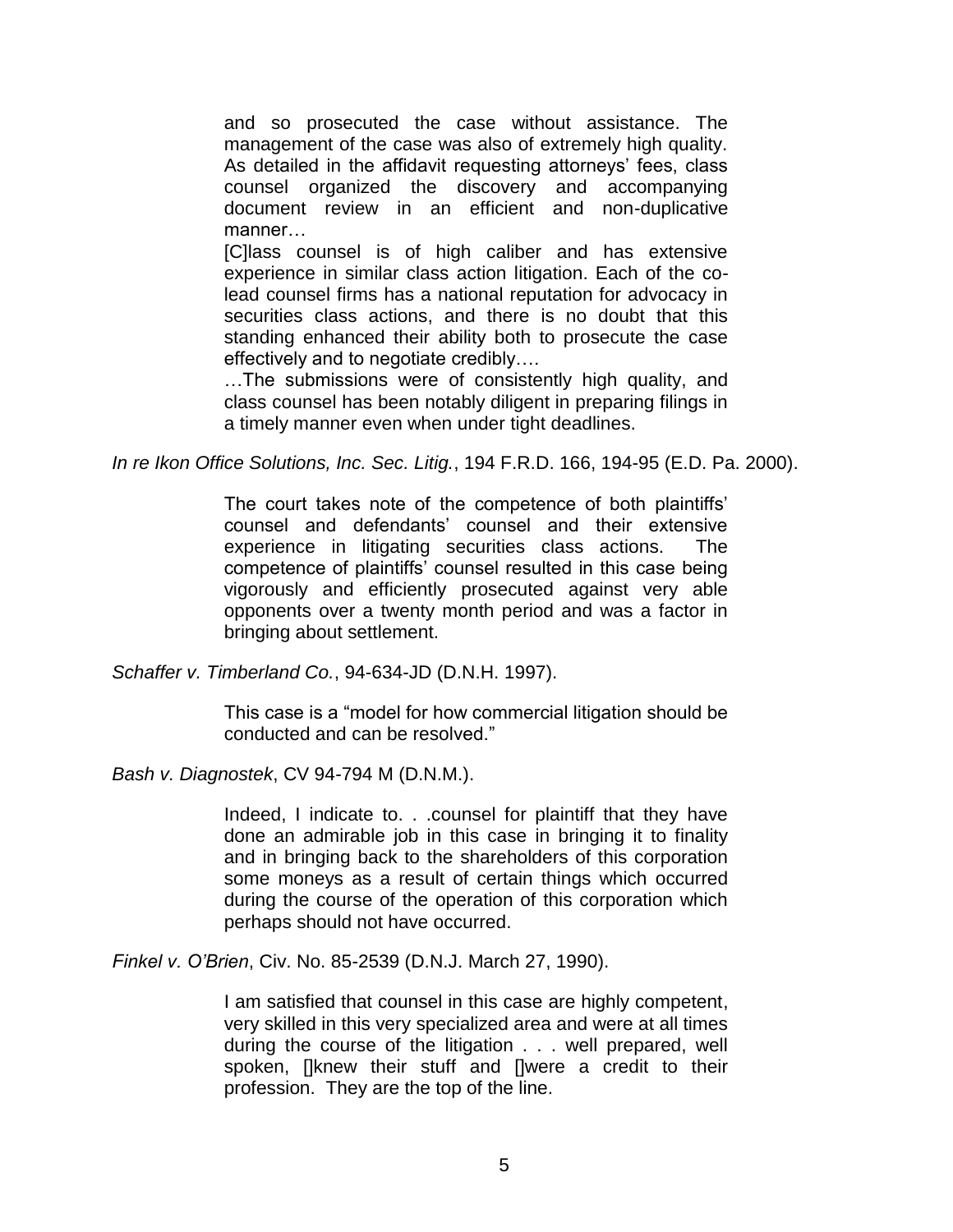#### *In Re Electro-Catheter Corp. Sec. Litig.*, Civ. No. 87-41 (D.N.J. September 7, 1989).

SS&B's expertise has also been recognized by the following courts: *In re Frontier Group Insurance, Inc. Sec. Litig.*, 172 F.R.D. 31 (E.D.N.Y. 1997); *In re Allegheny International Inc. S'holder Litig.*, 86-835 (W.D. Pa.) (Order, December 10, 1987, Diamond J.); *Zucker v. United States Steel*, C-1-79-588 (S.D. Ohio) (Order, October 14, 1981, Rubin, C.J.); *Friedman v. Colgate Palmolive*, 80 Civ. 2340 (CPS) (E.D. N.Y.) (Order, June 16, 1981, Sifton, J.); *Zuckerman v. Sparton*, G79-457-C.A. (W.D. Mich.) (Opinion and Order, April 14, 1981, Fox, J.); *Mottoros v. Abrams*, 524 F. Supp. 254 (N.D. Ill. 1981); *Koenig v. Smith*, 79 C 452 (ERN) (E.D.N.Y.) (Memorandum Opinion and Order, December 3, 1980, Neaher, J.); *Koenig v. Kenneally*, 79 Civ. 0487 (LBS) (S.D.N.Y.) (Opinion No. 49289, November 5, 1979, Sand, J.); *In Re Commonwealth Oil-Tesoro Petroleum Sec. Litig.*, MDL No. 347 (Order, July 24, 1979, Higginbotham, J.); *Wietschner v. McCulloch*, CV 78-4036-RMT (C.D. Ca.) (Order, June 29, 1979, Takasugi, J.); *Fruchthandler v. LTV Corp.*, 77C 1879 (E.D.N.Y.) (Order, May 10, 1978, Nickerson, J.); *Lewis v. Adikes*, 76 F.R.D. 68 (E.D.N.Y. 1977); *Lewis v. Black*, [1976-77 Transfer Binder] Fed. Sec. L. Rep. (CCH) ¶ 95,738 (E.D.N.Y. 1976) (Mishler, C.J.); and *Fruchthandler v. Blakely*, 73 F.R.D. 318 (S.D.N.Y. 1976).

## SEMINAL CASES

Throughout its 40 year history, SS&B has been involved with a number of seminal cases that have significantly affected the landscape of securities litigation.

- ♦ In *Merck & Co., Inc. v. Reynolds*, 559 U.S. 633 (2010), in a case brought on behalf of investors in Merck securities alleging that they were defrauded due to misrepresentations made by Merck, the United States Supreme Court issued a ruling making it easier for defrauded investors to file actions claiming violation of the Securities Exchange Act of 1934 by holding that the statute of limitations does not begin to run until the investor should have known that a materially false statement was knowingly or recklessly made.
- ♦ In *Rand v. Monsanto Company*, 926 F.2d 596 (7th Cir. 1991), the firm appeared on behalf of the plaintiff in a landmark decision establishing the principle that a class representative plaintiff need not be willing to bear all of the class' costs in an action to satisfy the adequacy of representation requirement of Federal Rule of Civil Procedure 23.
- ♦ In *In re Lucent Technologies, Inc. ERISA Litig.*, Civil Action No. 01-cv-3491 (JAP) (D.N.J. 2005), the firm was largely responsible for a frequently-cited district court decision that denied defendants' motion to stay the ERISA litigation until a related securities class action was resolved. SS&B's briefing in opposition to the stay motion highlighted the significant differences between ERISA and securities class actions, even when those actions involve the same factual issues. The court ruled that "resolution of the securities class action . . . will not necessarily resolve all issues in this matter" and "[t]he legal issues here will still have to be determined, and a stay or continuance shall not change that fact."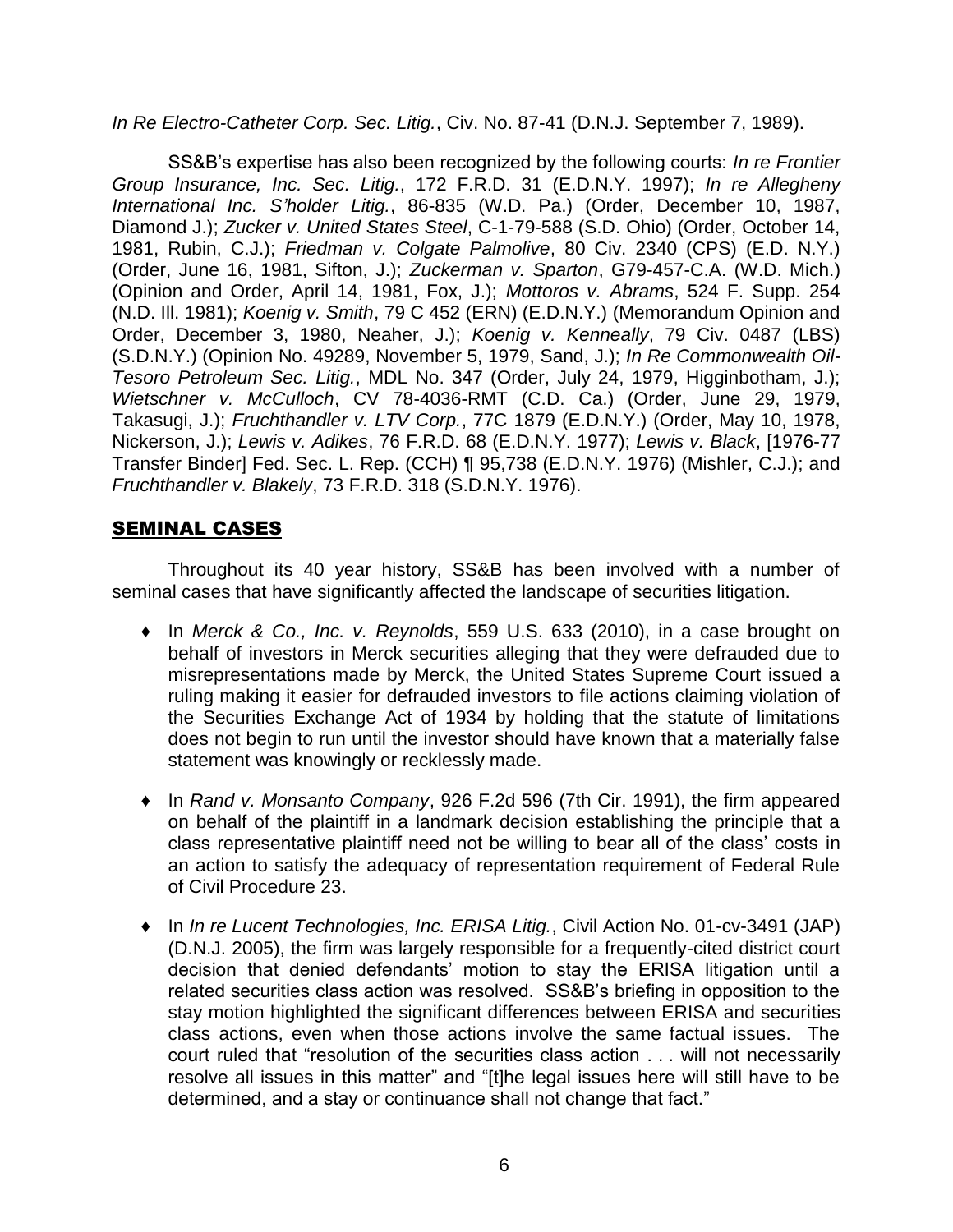- ♦ In *Small v. Fritz Companies Inc.*, 30 Cal. 4th 167 (2003), the firm successfully argued before the California Supreme Court that a non-trading shareholder has the right to sue a corporation for damages where the shareholder relies on false financial statements issued by the corporation. The decision represented a significant change in legal doctrine and was widely heralded as a potent new weapon for investors.
- ♦ In *Howard v. Everex*, 228 F.3d 1057 (9th Cir. 2000), SS&B successfully advocated that a corporate officer can be liable in a private anti-fraud action for signing a document filed with the SEC that he knows (or is reckless in not knowing) contains misrepresentations, even if the officer was not involved in preparing the document. The Ninth Circuit decision was a precursor to Section 302(a) of the Sarbanes-Oxley Act of 2002 which now requires corporate officers that sign documents filed with the SEC to certify the accuracy of information therein.
- ♦ In *Lewis v. Black*, 74 F.R.D. 1 (E.D.N.Y. 1975), the firm established that neither the personality nor the motive of a proposed class representative was determinative of whether he would provide vigorous advocacy on behalf of the class, thereby preventing defendants from compelling representatives to respond to questions regarding motives and actions in past cases.
- ♦ In *In re Cabletron Systems, Inc. Sec. Litig.*, 311 F.3d 11 (1st Cir. 2002), the firm was instrumental in obtaining a reversal of a district court order dismissing a complaint under the pleading requirements of the Private Securities Litigation Reform Act. This case established in the First Circuit that plaintiffs are not required to name confidential sources in a complaint.
- ♦ In *In re Frontier Group Insurance Litig.*, Master File No. 94 Civ. 5213 (E.D.N.Y. 2002), the firm was instrumental in defeating a *Daubert* challenge, thereby enabling the expert to testify as to aggregate damages based on the use of a trading model.
- ♦ In *Harman v. Lyphomed, Inc.*, 122 F.R.D. 522 (N.D. Ill. 1988), the firm established the applicability of the fraud-on-the-market theory of reliance for stocks trading on the NASDAQ.
- ♦ The firm was instrumental in establishing new law on fraud-on-the-market theory in *Finkel v. Docutel/Olivetti Corp.*, 817 F.2d 356 (5th Cir. 1987), *cert. denied*, 485 U.S. 959 (1988), and *Mottoros v. Abrams*, 524 F. Supp. 254 (N.D. Ill. 1981).
- ♦ In *In re Wilmington Trust Corp. ERISA Litig.*, 2013 U.S. Dist. LEXIS 125891 (D. Del. Sept. 4, 2013), among the first reported decisions of its kind, the court granted plaintiffs' motion to proceed without class certification, allowing plaintiffs to represent all participants in an ERISA plan because of the derivative nature of ERISA's fiduciary duties.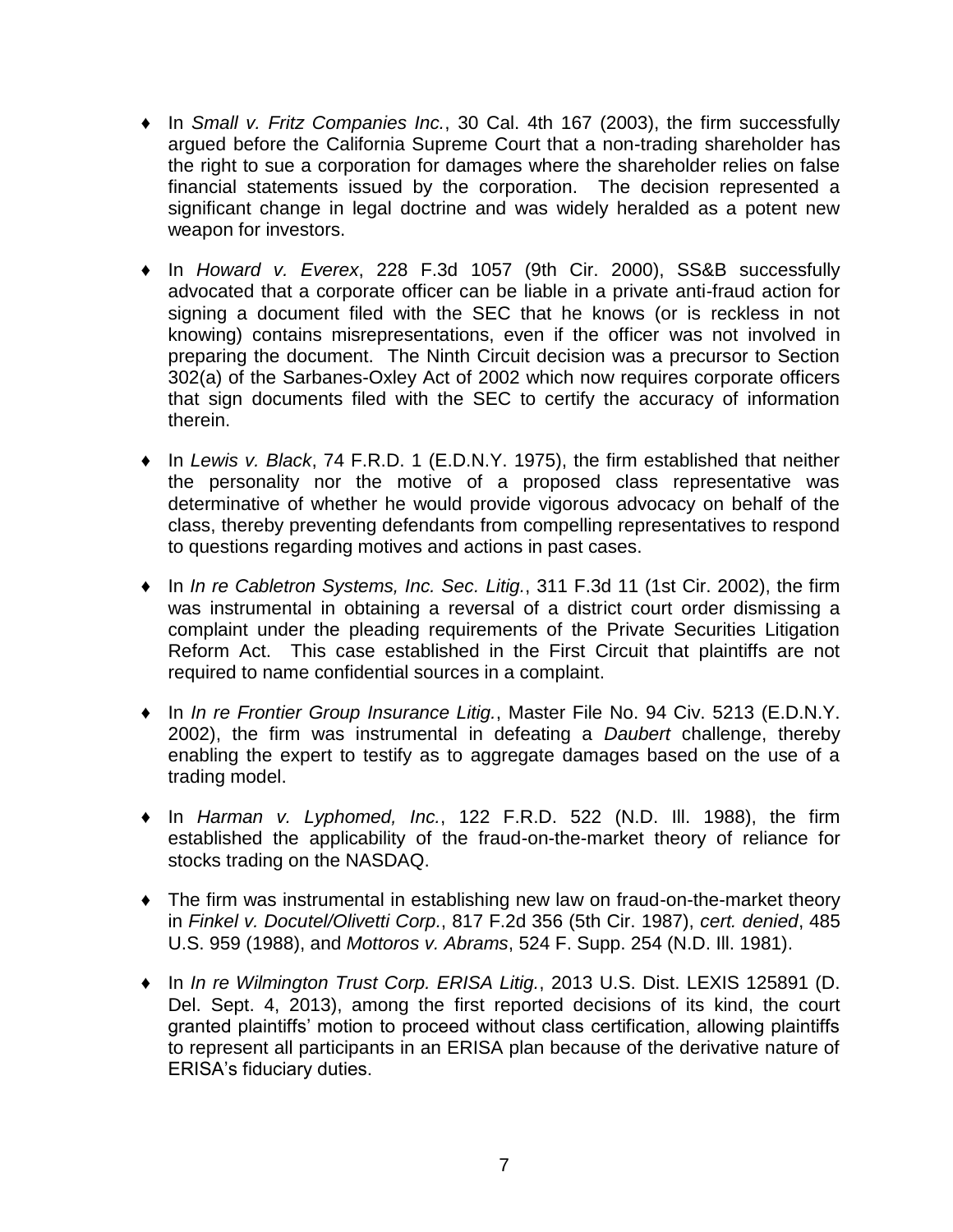Serving in a leadership role, SS&B has obtained more than two billion dollars on behalf of class members. A sampling of such cases includes:

## Settled Securities and Antitrust Class Action Cases

- ♦ *In re Merck & Co., Inc., Sec., Derivative & "ERISA" Litig.,* MDL No. 1658 (SRC), Case No. 2:05-CV-01151-SRC-MF (D.N.J.); Case No. 2:05-CV-02367-SRC-MF (D.N.J.) (recovery of \$1.062 billion).
- ♦ *In re Initial Public Offerings Sec. Litig., 21 MC 92 (S.D.N*.Y.) (recovery of \$586 million, SS&B served on Plaintiffs' Executive Committe*e*)
- ♦ *In re BankAmerica Corp. Sec. Litig.*, MDL No. 1264 (E.D. Mo.) (recovery of \$490 million)
- ♦ *In re Geodyne Resources, Inc. Sec. Litig.* (S.D.N.Y and Harris County Tex.) (recovery of \$125 million cash settlement plus contingent benefits of additional \$75 million)
- ♦ *In re Computer Associates Sec. Litig.*, Master File No. 98-CV-4839 (TCP) (E.D.N.Y.) (recovery of 5.7 million shares valued at \$133.551 million))
- ♦ *Spahn v. Edward D. Jones & Co., L.P.*, 04-CV-00086 (E.D. Mo.) (recovery of \$72.5 million in credits for current Edward Jones customers and \$55 million in cash for former Edward Jones customers. In addition, defendants paid an estimated \$15 to \$18 million for class notice and settlement administration costs)
- ♦ *In re Peregrine Systems, Inc. Sec. Litig.*, Civil Action No. 02-CV-870 J (RBB) (S.D. Ca.) (recovery of \$117,567,922)
- ♦ *In re American Express Financial Advisors Sec. Litig.*, 04-CV-1773 (S.D.N.Y.) (recovery of \$100 million in cash and implementation of significant remedial measures. In addition, defendants paid all class notice and settlement administration costs, which is estimated to be \$15 to 18 million)
- ♦ *In re Ikon Office Solutions, Inc. Sec. Litig.*, MDL No. 1318 (E.D. Pa.) (recovery of \$111 million)
- ♦ *In re Salomon Brothers Treasury Litig.*, Consolidated Action No. 91 Civ. 5471 (RPP) (S.D.N.Y. 1994) (recovery of \$100 million)
- ♦ *In re Priceline.com, Inc. Sec. Litig.*, Master File No. 3:00CV01884 (AVC) (D. Conn.) (recovery of \$80 million)
- ♦ *In re Westinghouse Sec. Litig.,* Civil Action No. 91-354 (W.D. Pa.) (recovery of \$67.25 million)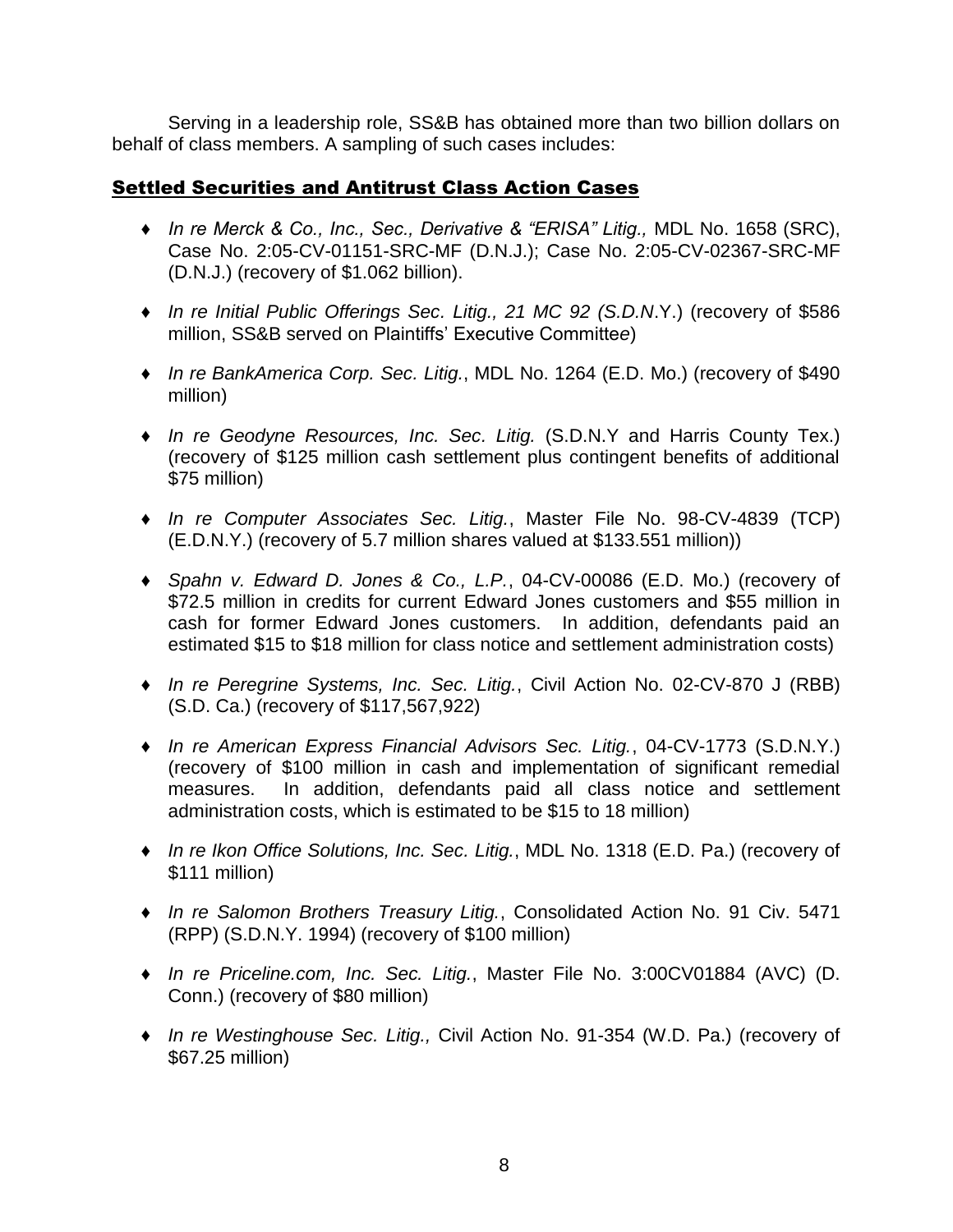- ♦ *Bachman v. AG Edwards, Inc.*, Cause No. 22052-01266-02 (Mo. Cir. Ct.) (recovery of \$60 million)
- ♦ *In re Thomas & Betts Sec. Litig.*, Case No. 00-2127 (W.D. Tenn.) related case: *Pifko v. KPMG LLP*, Civ. Action No. 01-CV-2553 (W.D. Tenn.) (recovery of \$51.15 million)
- ♦ *In re Tenneco Inc. Sec. Litig.*, Civ. Action No. H-91-2010 (S.D. Tex.) (recovery of \$50 million)
- ♦ *In re Apria Healthcare Group Sec. Litig.*, Master File No. 797060 (Cal. Super. Ct, Orange Cty) (recovery of \$42 million)
- ♦ *Levitan v. McCoy, Jr.*, Case No. 00 C 5096 (N.D. Ill.) *(recovery of \$39.9 million)*
- ♦ *In re Cannon Group Sec. Litig.*, 86-5559-WMB (JRx) (C.D. Ca.) (recovery of \$33 million)
- ♦ *Teichler v. DSC Communications Corp.*, CA 3-85-2005-T (N.D. Tex.) (recovery of \$30 million)
- ♦ *Berger v. Compaq Computer Corp.*, Civ. Action No. 98-1148 (S.D. Tex.) (recovery of \$28.65 million)
- ♦ *In re: Northeast Utilities Sec. Litig.*, Civil Action No. 397 CV 00189 AVC (D. Ct.) (recovery of \$25 million)
- ♦ *Lasky v. Brown (United Companies Financial Corp.) Sec. Litig.*, Civil Action No. 99-1035-B-M2 (M.D. La.) (recovery of \$20.5 million)
- ♦ *Lasker v. Kanas* (North Fork Bancorporation), Index No. 103557/06 (NY Sup. Ct.) (recovery of \$20 million and other consideration)
- ♦ *Feinberg v. Hibernia Corp.*, Civil Action No. 90-4245 (E.D. La.) (recovery of \$20 million)
- ♦ *In re Dreyfus Aggressive Growth Mutual Fund Litig.*, Master File No. 98 Civ. 4318 (HB) (S.D.N.Y.) (recovery of \$18.5 million)
- ♦ *In re Rambus, Inc. Sec. Litig.*, Master File No. C-06-4346-JF (N.D. Cal.) (recovery of \$18.33 million)
- ♦ *In re C.R. Bard, Inc. Sec. Litig.*, Master File No. 90-948 (AMW) (D.N.J.) (recovery of \$17.9 million)
- ♦ *Spring v. Continental Illinois Corp.*, 84 C 4648 (N.D. Ill. 1987) (recovery of \$17.5 million)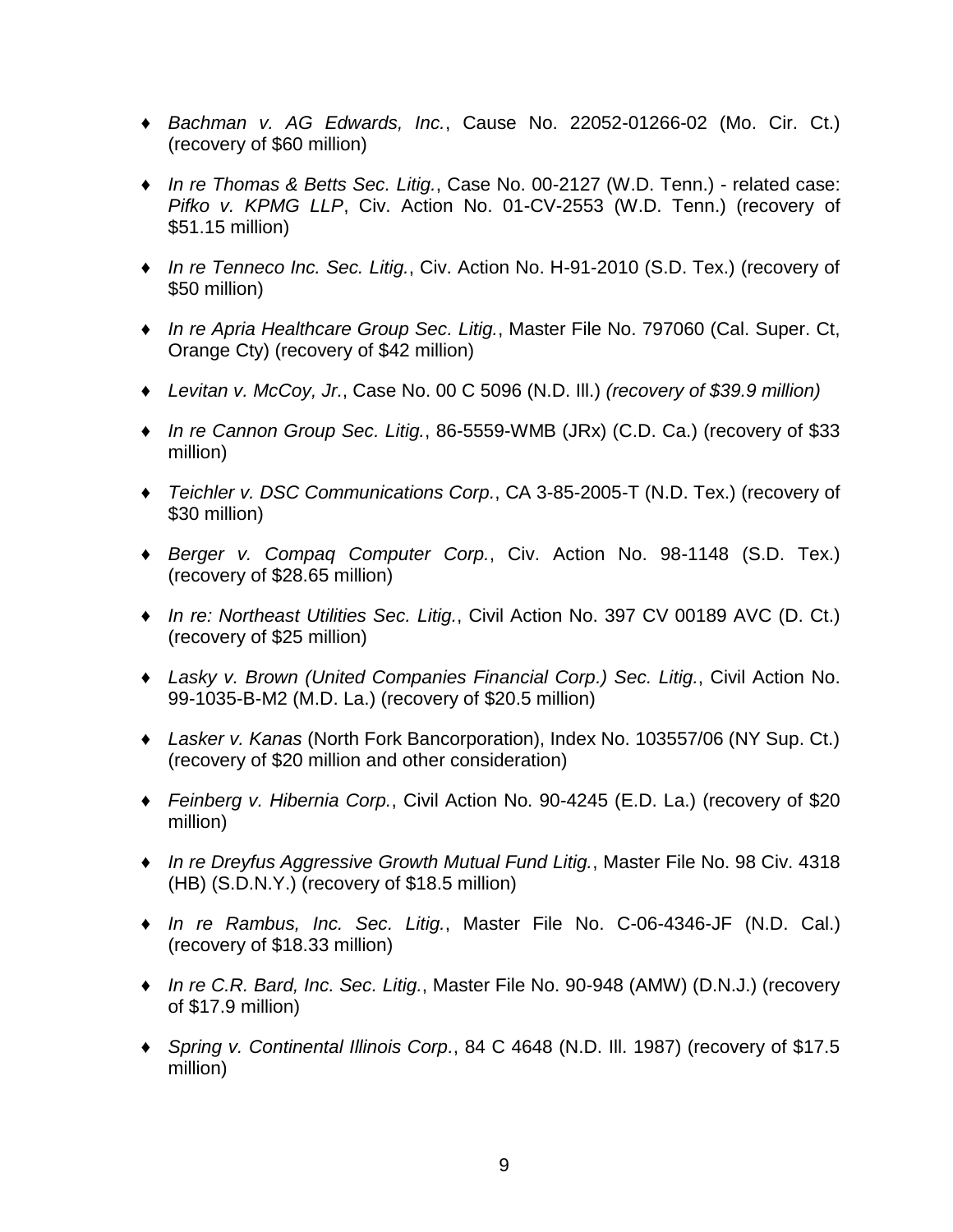- ♦ *In re Rhythms Sec. Litig.*, Civil Action No. 02-K-35 (GCL) (D. Co.) (recovery of \$17.5 million)
- ♦ *Morse v. Abbott Laboratories*, C.A. No. 90 C 1982 (N.D. Ill.) (recovery of approximately \$14 million on a claims-made basis. SS&B served as co-lead trial counsel in representing a class of purchasers of common stock of Abbott Laboratories. On March 15, 1994, the jury returned a verdict in favor of the plaintiff class in the amount of \$15,279,219. The case was settled during the pendency of post-trial motions.)
- ♦ *In re Green Tree Financial Corp. Stock Litig.*, Master File No. 97-2666 (JRT/RLE) (D. Minn.) (recovery of \$12.45 million)
- ♦ *In re Elscint Sec. Litig.*, Civ. Action No. 85-2662-K (D. Mass.) (recovery of \$12 million)
- ♦ *In re National Medical Enterprises Sec. Litig. II*, Case No. CV 93-5224 TJH (Bx) (C.D. Ca.) (recovery of \$11.65 million)
- ♦ *Bash v. Diagnostic, Inc.*, Civil Action No. 94-784 (D.N.M.) (recovery of \$10.7 million)
- ♦ *In re Cybermedia, Inc. Sec. Litig.*, Master File No. 98-1811CBM (Ex) (C.D. Ca.) (recovery of \$10.5 million)
- ♦ *In re Cabletron Systems, Inc. Sec. Litig.*, C 97-542 (D.R.I.) (recovery of \$10.5 million)
- ♦ *In re Physicians Corp. of America Sec. Litig.*, Case No. 97-3678-CIV (S.D. Fla.) (recovery of \$10.2 million)
- ♦ *In re Complete Management Inc. Sec. Litig.*, Master File No. 99 Civ. 1454 (NRB) (S.D.N.Y.) (recovery of \$10.15 million)
- ♦ *In re U.S.A. Detergent Sec. Litig.,* 97-CV-2459 (D.N.J.) (recovery of \$10 million)
- ♦ *In Re: Biopure Corp. Sec. Litig.*, Docket No. 03-CV-12628 (NG) (D. Mass.) (cash recovery of \$10 million)
- ♦ *In re Nice Systems, Ltd. Sec. Litig.*, Master File No. 2:01 CV 737 (Judge Greenaway) (D.N.J.) (recovery of \$10 million)
- ♦ *Harman v. Lyphomed*, 88 C 476 (N.D. Ill.) (recovery of \$9.99 million)
- ♦ *In re Beverly Enterprises, Inc. Sec. Litig.*, Master File No. CV 88-01189-RSWL (Tx) (C.D. Ca.) (recovery of \$9.975 million)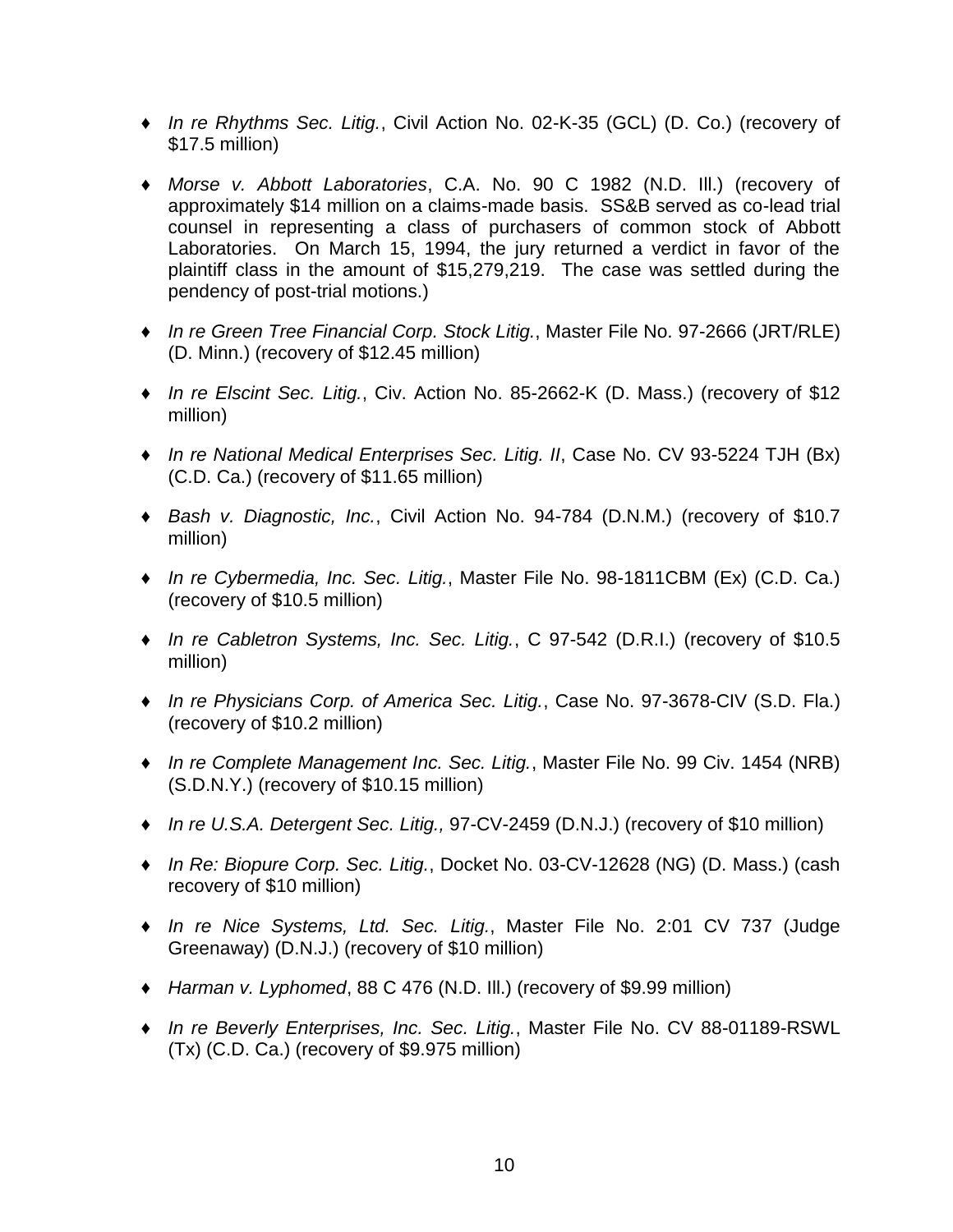- ♦ *Bharucha v. Reuters Holdings PLC,* Case. No. 90-cv-03838 (E.D.N.Y.) (recovery of \$9.5 million)
- ♦ *Greenfield v. Compuserve Corp.*, Case No. 96-CV-06-4810 (Franklin County, Ohio) (recovery of \$9.5 million)
- ♦ *In re Stratosphere Sec. Litig.*, Master File No. CV-S-96-00708-PMP (RLH) (D. Nev.) (recovery of \$9 million)
- ♦ *In re Steven Madden Ltd. Sec. Litig.*, No. 00-CV-3676 (JG) (E.D.N.Y.) (recovery of \$9 million)
- ♦ *In re Gibraltar Financial Corp. Sec. Litig.*, CV 87-07876 MRP (Gx) (C.D. Ca.) (recovery of \$8.5 million)
- ♦ *In re FHP Sec. Litig.*, Master File No. SACV 91-580-GLT (RWRx) (C.D. Ca.) (recovery of \$8.25 million)
- ♦ *Zucker v. Maxicare Health Plans, Inc.*, Case No. 88-02499-LEW (Tx) (C.D. Ca.) (recovery of \$8.1 million)
- ♦ *In re Orion Pictures Corp. Sec. Litig.*, Master File No. 91 CV 1903 (CBA) (E.D.N.Y.) (recovery of \$8 million)
- ♦ *Berlinsky v. Alcatel*, 94-CIV-9084 CBM (S.D.N.Y.) (recovery of \$8 million)
- ♦ *In re Triton Energy Corp. Sec. Litig.*, Master File No. 3:92-CV-1069-H (N.D. Tex.) (recovery of \$8 million)
- ♦ *Ganesh v. Computer Learning Center*, Civil Action No. 98-CV-00859 (E.D. Va.)(recovery of \$7.5 million)
- ♦ *In re Metris Companies, Inc. Sec. Litig.*, Civil Action No. 02-CV-3677 JMR/FLN (D. Minn.) (recovery of \$7.5 million)
- ♦ *In re Cityscape*, CV 97 5668 (E.D.N.Y.) (recovery of \$7 million)
- ♦ *In re Dime Savings Bank of New York Sec. Litig.*, MDL Docket No. 846 (E.D.N.Y.) (recovery of \$6.8 million)
- ♦ *In re Western Digital Sec. Litig.*, SACV 91-375(A) GLT (RWRx) (C.D. Ca.) (recovery of \$6.75 million)
- ♦ *In re Bank of New England Corp. Class Action and S'holder Litig.*, C.A. Nos. 89- 2582-S, 89-2811-S (D. Mass.) (recovery of \$6.5 million)
- ♦ *Bobbitt v. Andrew J. Filipowski,* No. 06-11072-PBS (D. Mass.) (recovery of \$6.3 million)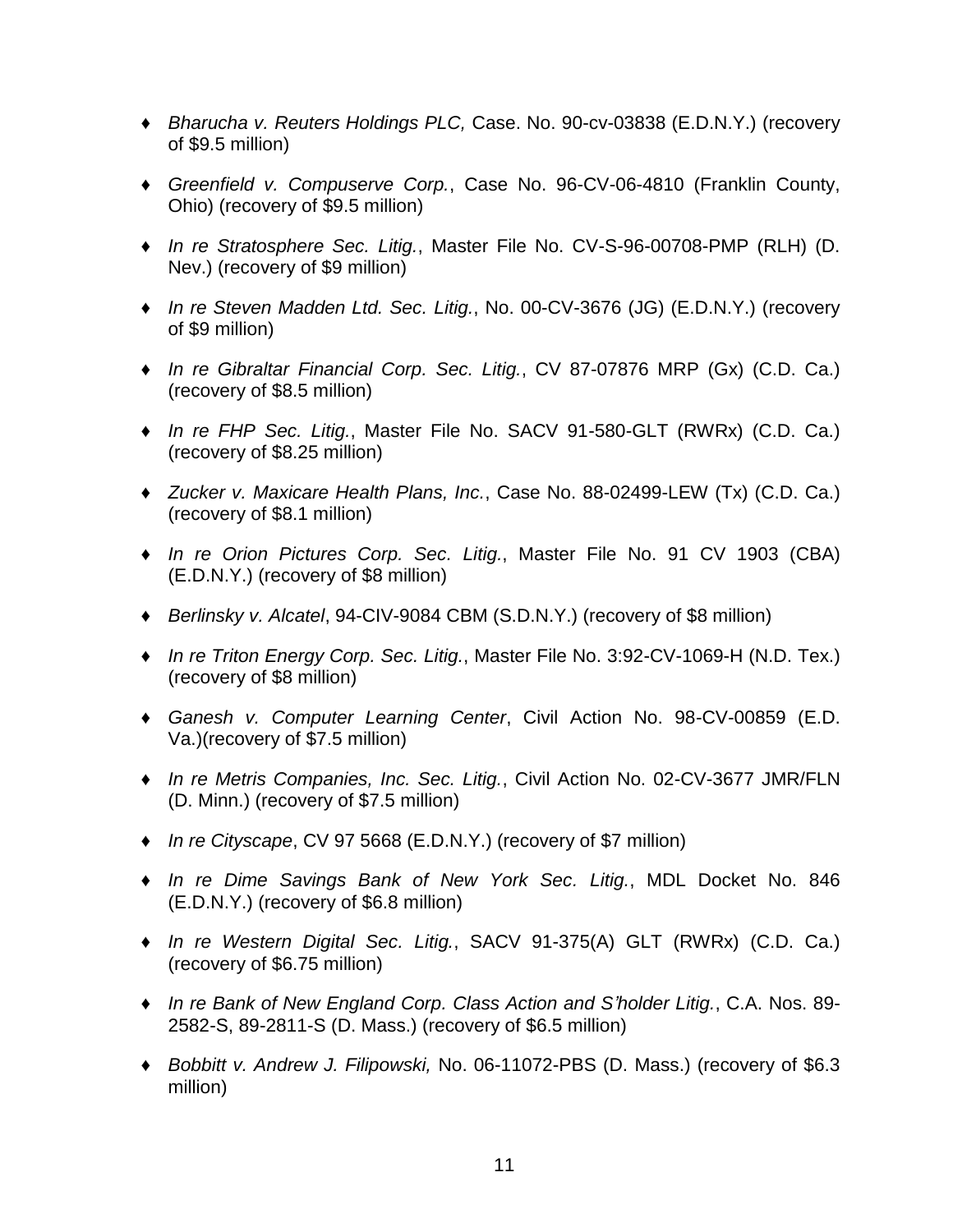- ♦ *In re Berkshire Realty Company, Inc. S'holder Litig.*, C.A. No. 17242 (Del. Ch.) (recovery of \$6.25 million)
- ♦ *Gerstein v. Micron Technology, Inc.,* Civil No. 89-1262 (D. Id.) (recovery of \$6 million)
- ♦ *In re Ziff-Davis, Inc. Sec. Litig.*, Master File No. 98-CIV-7158 (SWK) (S.D.N.Y.) (recovery of \$6 million)
- ♦ *Dynegy Inc. v. Bernard V. Shapiro*, No. 2002-00080 (129th Judicial District, Harris Cty, TX) (recovery of \$6 million)
- ♦ *In re FleetBoston Financial Corp. Sec. Litig.*, Civ. No. 02-4561 (WGB) (D.N.J.) (recovery of \$5.5 million)
- ♦ *In re Ascend Communications Sec. Litig.*, Case No. 97-9376 MRP (AN) (C.D. Ca.) (recovery of \$5.45 million)
- ♦ *Miller v. International Murex Technologies Corp.*, Civ. No. 93 Civ. 336 (E.D.N.Y.) (recovery of \$5.4 million)
- ♦ *In re Brightpoint, Inc. Sec. Litig.*, Case No. IP 01 1796 C-T/K (recovery of \$5.25 million)
- ♦ *Kushner v. Wang Laboratories*, Civil Action No. 89-1963-Y (D. Mass.) (recovery of \$5 million)
- ♦ *In re SouthEast Banking Corp. Sec. Litig.*, Master File No. 90-0760-CIV-MOORE (S.D. Fla.) (recovery of \$5 million)
- ♦ *Wells v. Southmark Corp.*, CA3-85-1518-G (N.D. Tex.) (recovery of \$5 million)
- ♦ *In Re: Interlink Electronics Inc. Sec. Litig.*, 05-CV 08133 (AG) (SH) (C.D. Cal.) (recovery of \$5 million)
- ♦ *Chilton v. Smith Barney Fund Management LLC*,1:05-cv-07583-WHP (S.D.N.Y.) (recovery of \$4.95 million)
- ♦ *In re Regeneron Pharma., Inc. Sec. Litig.,* Civil Action No. 03 CV 311 (RWS) (S.D.N.Y.) (recovery of \$4.7 million)
- ♦ *In re Sunglass Hut Intl., Inc. Sec. Litig.*, Case No. 97-0191-CIV-MOORE (S.D. Fl.) (recovery of \$4.5 million)
- ♦ *Clive T. Miller v. Apropos Technology, Inc.*, No. 01 C 8406 (N.D. Ill.) (recovery of \$4.5 million)
- ♦ *In re Fidelity Holdings Sec. Litig.*, Case No. CV 00 5078 (CPS) (VVP) (E.D.N.Y.) (recovery of \$4.45 million)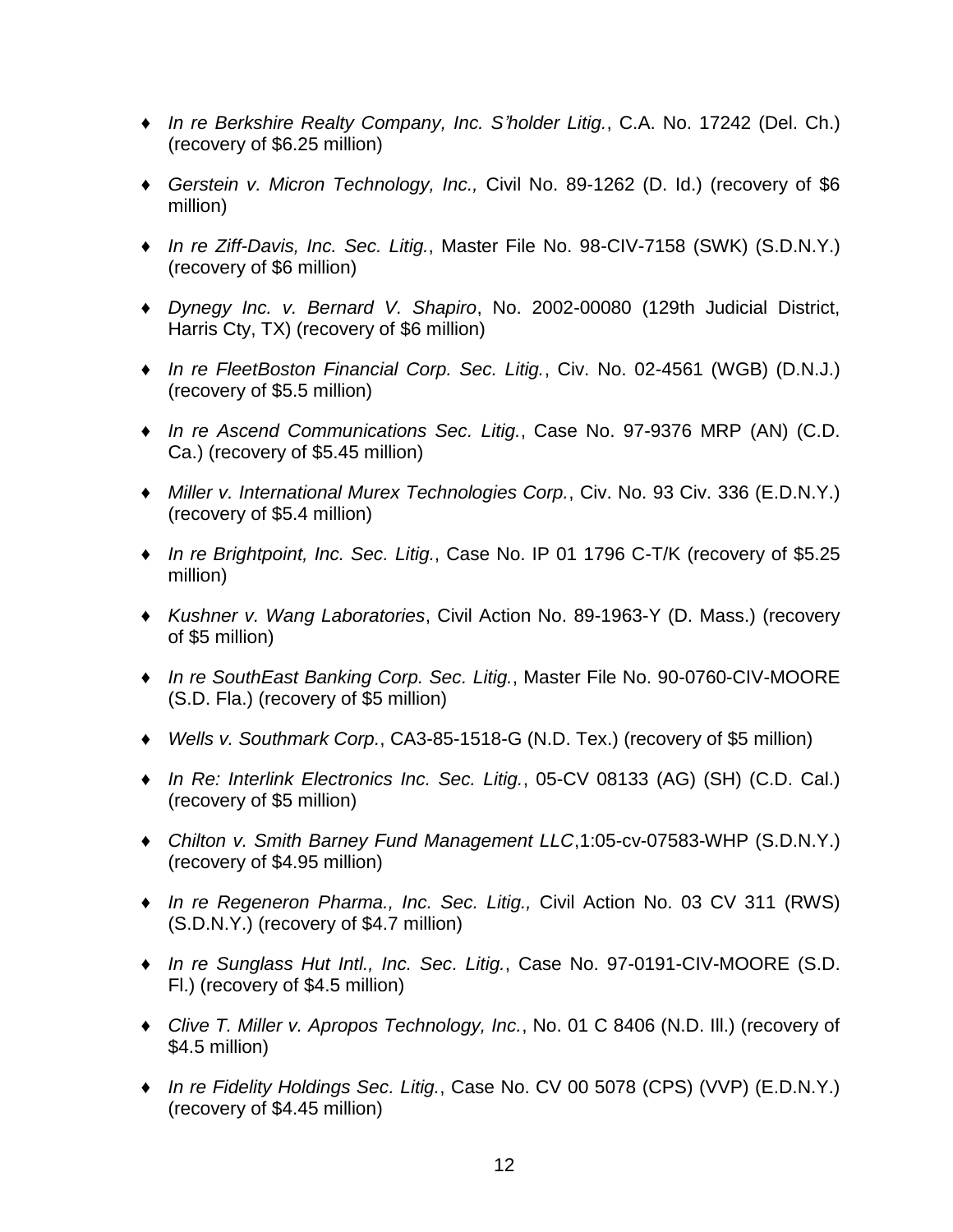- ♦ *Adam Burstyn v. Worldwide Xceed Group, Inc.*, Case No. 01 CV 1125 (GEL) (S.D.N.Y.)(recovery of \$4.4 million)
- ♦ *In re NetEase.com Sec. Litig.*, Civil Action No. 01-CV-9405 (RO) (S.D.N.Y.) (recovery of \$4.35 million)
- ♦ *In re Flextronics, Inc. Sec. Litig.*, No. C-03-2102 PJH (N.D. Ca.) (recovery of \$4.25 million)
- ♦ *Schaffer v. Timberland Co.*, 94-634-JD (D.N.H.) (recovery of \$4.2 million)
- ♦ *In re HMO America Sec. Litig.*, Civ. No. 92 C 3305 (CPK) (N.D. Ill.) (recovery of \$4 million)
- ♦ *In re Nanophase Technologies Corp. Sec. Litig.*, Case No. 98 C 3450 (N.D. Ill.) (recovery of \$4 million)
- ♦ *In re Quintex Sec. Litig.*, Master File No. CV-89-6182-R (C.D. Ca.) (recovery of \$4 million)
- ♦ *Walsingham v. Biocontrol Tech. Inc.*, Civil Action No. 96-809 (W.D. Pa.) (recovery of \$3.7 million)
- ♦ *In re Irvine Sensors Corp. Sec. Litig.*, Master File No. SA 02-00159 GLT (MLGx) (C.D. Ca.) (recovery of \$3.5 million)
- ♦ *Miller v. Material Sciences Corp.,* Civil Action No. 97-CV-2450 (N.D. Ill.) (recovery of \$3.25 million)
- ♦ *In re iTurf Inc. S'holder Litig.*, Consolidated Civil Action No. 18242 NC (Del. Ch.) (recovery of \$3.25 million)
- ♦ *In re Safety Kleen Rollins S'holder Litig.*, Case No. 3:00-1343-17 (D.S.C.)(recovery of \$3.15 million)
- ♦ *In re Kay Jewelers Sec. Litig.*, Civil Action No. 90-1663A (E.D. Va.) (recovery of \$3 million)
- ♦ *Clarkson v. Greyhound Lines, Inc.*, 96-11329-C (Dist. Ct., Dallas Cty, Tex.) (recovery of \$3 million)
- ♦ *In re TwinLab Corp. Sec. Litig.,* Master File No. 00-CV-6975 (DRH) (E.D.N.Y.) (recovery of \$3 million)
- ♦ *In re Spectrian Corp. Sec. Litig.*, Master File No. C-97-4672-CW (N.D. Ca.) (recovery of \$2.975 million)
- ♦ *In re Arotech Corp. Sec. Litig.*, Master File No. 07-CV-1838 (E.D.N.Y.) (RJD) (VVP) (recovery of \$2.9 million)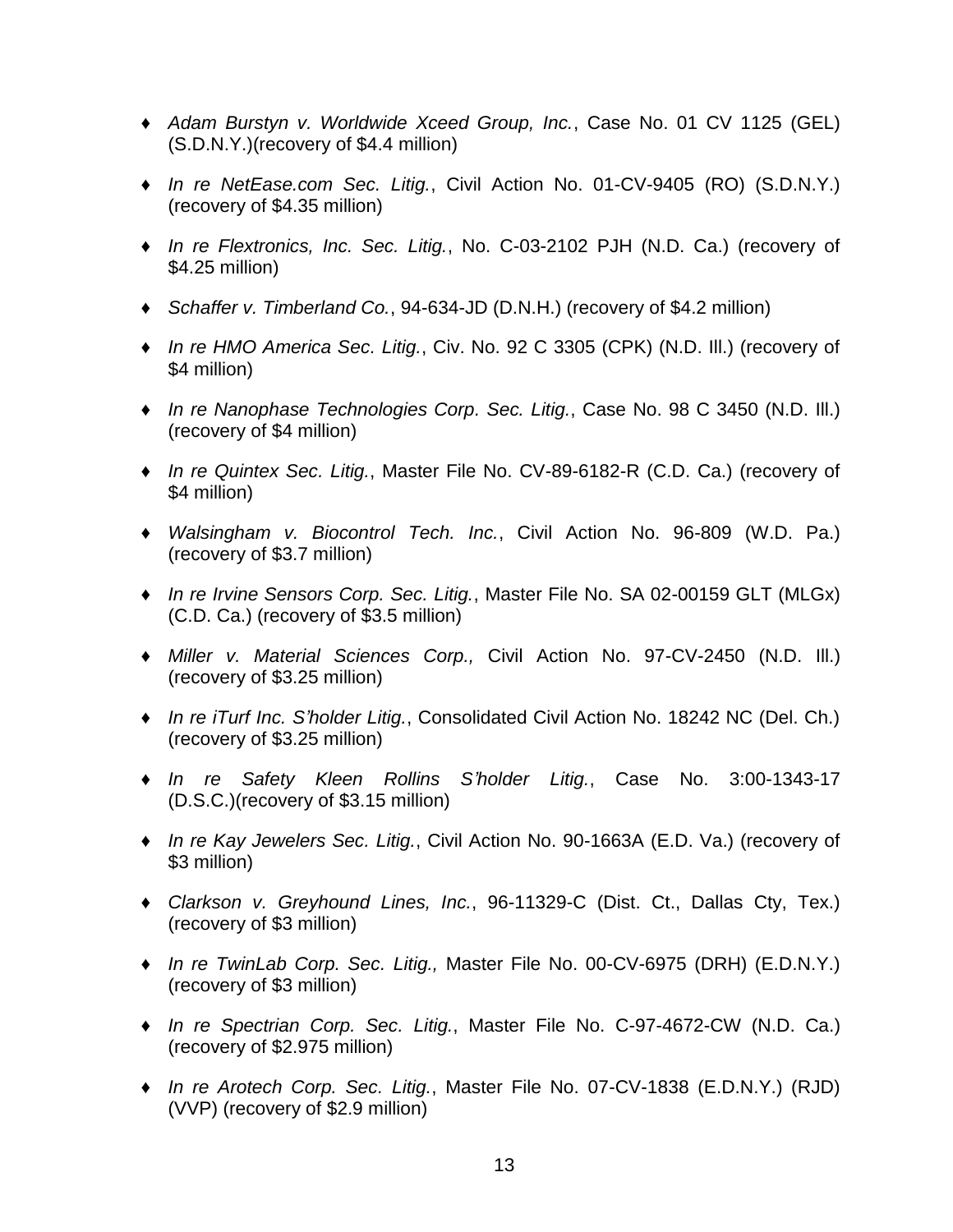- ♦ *In re Mutual Funds Investment Litig.*, MDL 1586, Case No. 04-MD-15863 (JFM) (D. Md.); *Parthasarathy v. RS Investment Management, L.P.*, Case No. 04-cv-3798-JFM (D. Md.) (recovery of \$2.83 million)
- ♦ *Moriarty v. Molina*, Case No. 99-0255-CIV-MORENO (S.D. Fla. 2003) (recovery of \$2.8 million)
- ♦ *In re Peritus Software Services, Inc. Sec. Litig.*, Civ. Action No. 98CV10955 WGY (D. Mass.) (recovery of \$2.8 million)
- ♦ *In re 2TheMart.com, Inc. Sec. Litig.*, Case No. 99-1127 DOC (ANx) (C.D. Ca.) (recovery of \$2.7 million)
- ♦ *McBride v. Vision Twenty-One, Inc.,* Case No. 99-138-CIV-T-25F (M.D. Fl.) (recovery of \$2.5 million)
- ♦ *In re Pharmaprint Inc. Sec. Litig.*, Civ. No. 00-61 (AJL) (D.N.J.) (recovery of \$2.3 million)
- ♦ *In Re: Columbia Entities Litig.*, 04-CV-11704 (D. Mass.) (settled for a reduction in the overall rate charged as advisory fees (i.e., "breakpoints) when a mutual funds advised by the advisers reach certain levels of assets under management, enhanced shareholder communications, and a \$100,000 contribution to research expenses for the benefit of the settling funds)

# Settled ERISA Cases

- ♦ *In re AOL Time Warner ERISA Litig.*, Civil Action No. 02 CV 8853 (SWK) (S.D.N.Y.) (recovery of \$100 million in cash to the company's 401(k) plan in what the court noted was "one of the largest ERISA settlements to date")
- ♦ *In re Global Crossing Ltd. ERISA Litig.*, Master File No. 02-cv-7453 (GEL) (S.D.N.Y.) (recovery of \$79 million in cash to the company's 401(k) plan; SS&B served as liaison counsel))
- ♦ *Overby v. Tyco International, Ltd.*, Case No. 02-CV-1357-B (D.N.H.) (recovery of \$70.525 million in cash to the company's 401(k) plan; over 80 million pages of discovery were produced to counsel and over 250 days of deposition were taken)
- ♦ *In re Lucent Technologies, Inc. ERISA Litig.*, Civil Action No. 01-cv-3491 (JAP) (D.N.J.) (recovery of \$69 million in cash and stock to the company's 401(k) plan)
- ♦ *In re WorldCom, Inc. ERISA Litig.*, Master File No. 02-4816 (DLC) (S.D.N.Y.) (recovery of \$47.15 million in cash to the company's 401(k) plan; SS&B served as local counsel)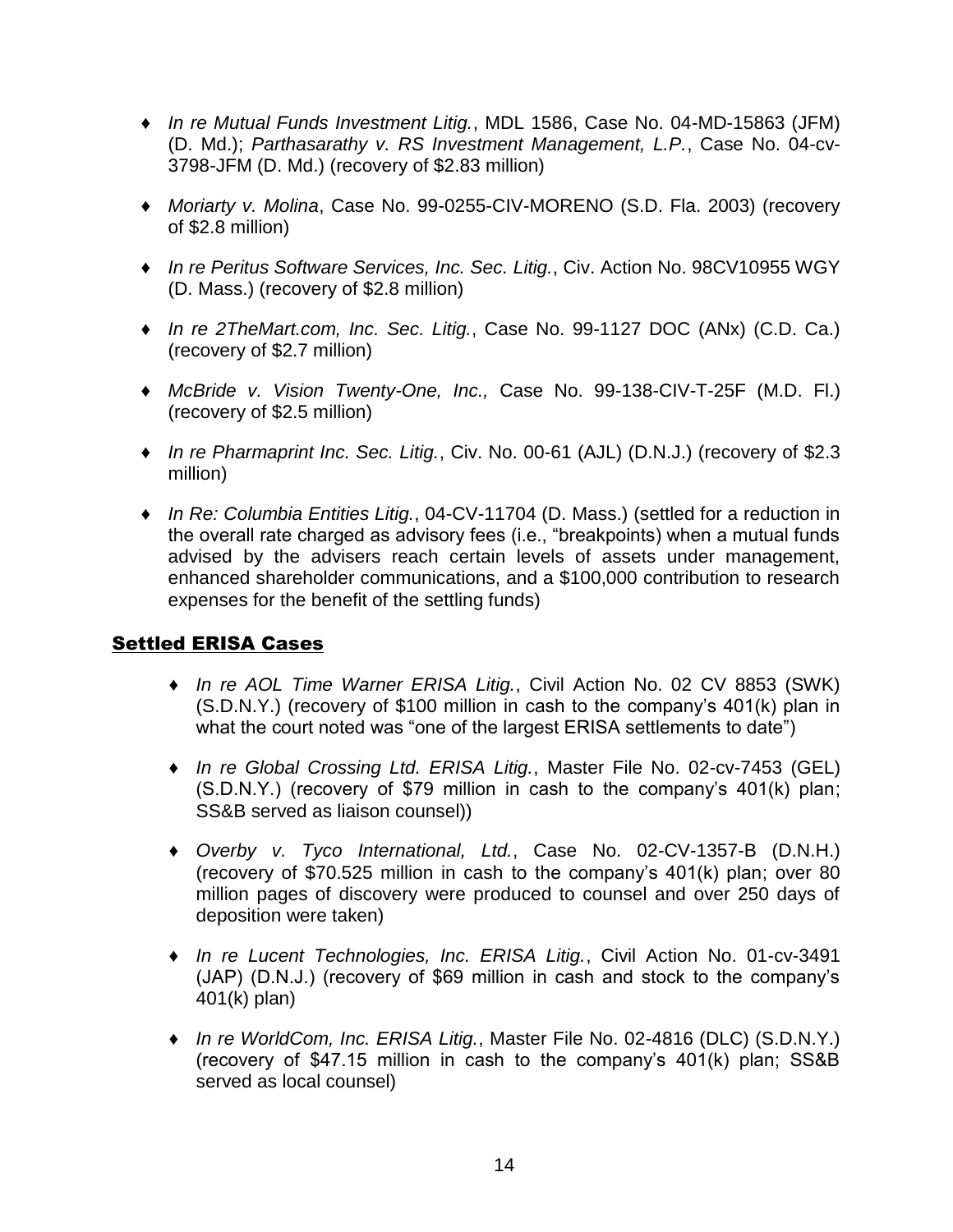- ♦ *Harrington v. Household International, Inc.*, Civil Action No. 02 C 8257 (SY) (N.D. Ill.) (recovery of \$46.5 million in cash to the company's 401(k) plan)
- ♦ *National City Corp. Sec., Derivative & ERISA Litig.*, 1:08-cv-07000-PAG (N.D. Ohio) (recovery of \$43 million in cash to the company's 401(k) plan)
- ♦ *In re Cardinal Health, Inc. ERISA Litig.*, No. C2-04-643 (ALM) (S.D. Ohio) (recovery of \$40 million in cash to the company's 401(k) plan)
- ♦ *Zilhaver v. UnitedHealth Group, Inc.*, Case No. 06-cv-2237 (JMR) (D. Minn.) (recovery of \$17 million in cash to the company's 401(k) plan)
- ♦ *In re Sears, Roebuck & Co. ERISA Litig.*, No. 02 C 8324 (JWD) (N.D. Ill.) (recovery of \$14.5 million in cash to the company's 401(k) plan)
- ♦ *Kenney v. State Street Corp*, No. 09-10750-PBS (D. Mass.) (recovery of \$10 million in cash to the company's 401(k) plan)
- ♦ *Russell v. Conseco Services, LLC* 1:02-cv-1639-LJM (S. D. Ind.) (recovery of \$9.975 million in cash to the company's 401(k) plan)
- ♦ *In re 2014 Avon Products, Inc. ERISA Litig.*, 1:14-cv-10083-LGS (S.D.N.Y) (recovery of \$6.25 million in cash to the company's 401(k) plan is pending preliminary approval)
- ♦ *In Re SunTrust Banks, Inc. ERISA Litigation*, Docket No. 1:08-cv-03384-RWS (N.D. Ga. Oct 31, 2008) (recovery of \$4.75 million in cash to the company's 401(k) plan)
- ♦ *In re: Diebold ERISA Litig.*, Case No. 06-cv-00170 (SEL) (N.D. Ohio) (recovery of \$4.5 million in cash to the company's 401(k) plan)
- ♦ *In re Sprint Corp. ERISA Litig.*, Master File No. 2:03-CV-02202-JWL (D. Kan.) (recovery of \$4 million in cash to the company's 401(k) plan, and increased benefits to participants in the company's 401(k) plans including: increased vesting of employee accounts; increased company matching of employer contributions; participant-friendly plan amendments; and improved participant communications)
- ♦ *Walter v. Level 3 Communications, Inc.*, 1:09-cv-00658-REB (D. Colo.) (recovery of \$3.2 million in cash to the company's 401(k) plan)
- ♦ *In Re: Wilmington Trust Corp. ERISA Litig.,*1:11-cv-00101-SD (D. Del.) (recovery of \$3 million in cash to the company's 401(k) plan and recognizing that "SS&B's ERISA litigation experience, particularly litigation appearing similar to the issue at bar, indicates extensive experience and knowledge of applicable law.")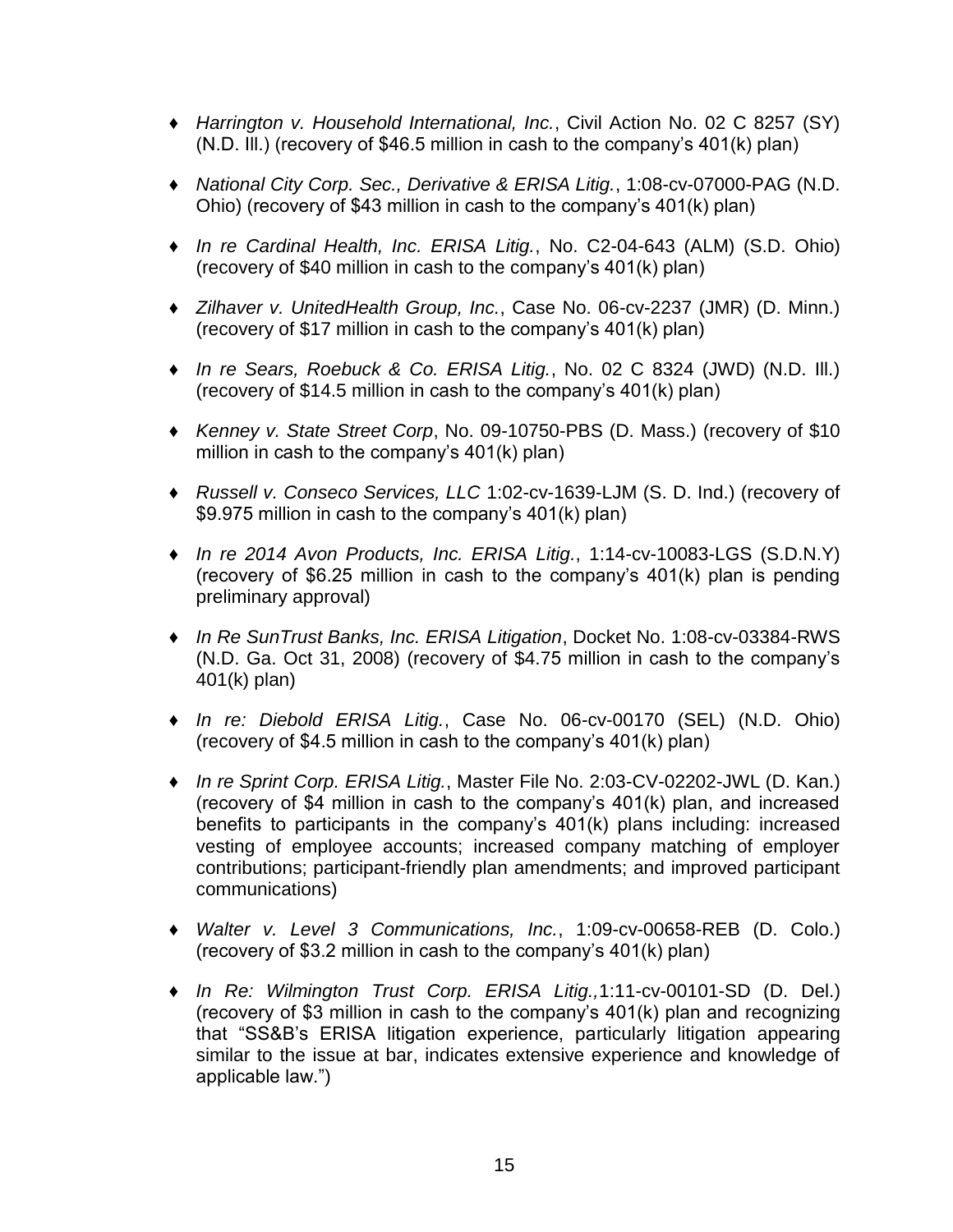- ♦ *Griffin v. Flagstar Bancorp, Inc.*, 2:10-cv-10610-PDB-MKM (E.D. Mich) (recovery of \$3 million in cash to the company's 401(k) plan, representing 85% of likely recoverable damages, was recognized as "excellent" by the court)
- ♦ *Lipman v. Terex Corp.*, 3:10-cv-00006-RNC (D. Conn.) (recovery of \$2.5 million in cash to the company's 401(k) plan)

SS&B's advocacy in these and other ERISA actions, which have been brought on behalf of 401(k) retirement plan participants and beneficiaries, has also yielded new law in the ERISA field, including the *Lucent* and *Wilmington Trust* opinions cited in the Seminal Cases section above.

## Settled Consumer Class Action Cases

- ♦ *Szymczak v. Nissan North America Inc.*, 10-cv-07493-VB (S.D.N.Y.)(recovery including cash and direct monetary benefits of over \$14 million on behalf of multistate nationwide class of car owners of certain Nissan vehicles for damage to vehicles' transmissions caused by leaking radiator fluid)
- ♦ *Lubitz, et al. v. DaimlerChrysler Corp.*, BER-L-4883-04 (NJ Super., Bergen Cty) (recovery valued at \$14.5 million to owners of Jeep Grand Cherokees, model years 1999 through 2004 for defective brake assemblies on behalf of a nationwide settlement class).
- ♦ *In re: The Home Depot, Inc. Data Security Breach Litig.*, Case No.: 1:14-md-02583-TWT (N.D. Ga) (SS&B served as a member of the court appointed Consumer Plaintiffs' Steering Committee, recovery of \$13 million to the settlement class and provision for 18 months of Identity Guard® Essentials monitoring services for settlement class members who had information compromised, plus attorneys' fees, costs, and expenses and Home Depot the costs of notifying the class and administering the settlement)
- ♦ *In Re Anthem, Inc. Data Breach Litig.*, Case No. 15-MD-02617-LHK (N.D. Ca.) (SS&B developed unique claims on behalf of current and former federal employees in a massive data breach of health insurer Anthem, Inc. and its multiple state subsidiaries involving theft of Anthem insureds' PHI and PII, including social security numbers and medical records; a proposed settlement between the plaintiffs and Anthem set up a \$115 million settlement fund and required Anthem to enhance its cybersecurity)
- ♦ *Spillman v. Hiko Energy, LLC*, Docket No. 651798/2015 (N.Y. Sup Ct. May 21, 2015) (recovery of \$2.1 million as part of *Chen v. Hiko Energy LLC,* Case No. 7:14-cv-01771 (SDNY))
- ♦ *Hughley, et al. v. University of Central Florida Board of Trustees,* Case No. 2016- CA-001654-O (Circuit Court of the Ninth Judicial Circuit, FL) (SS&B served as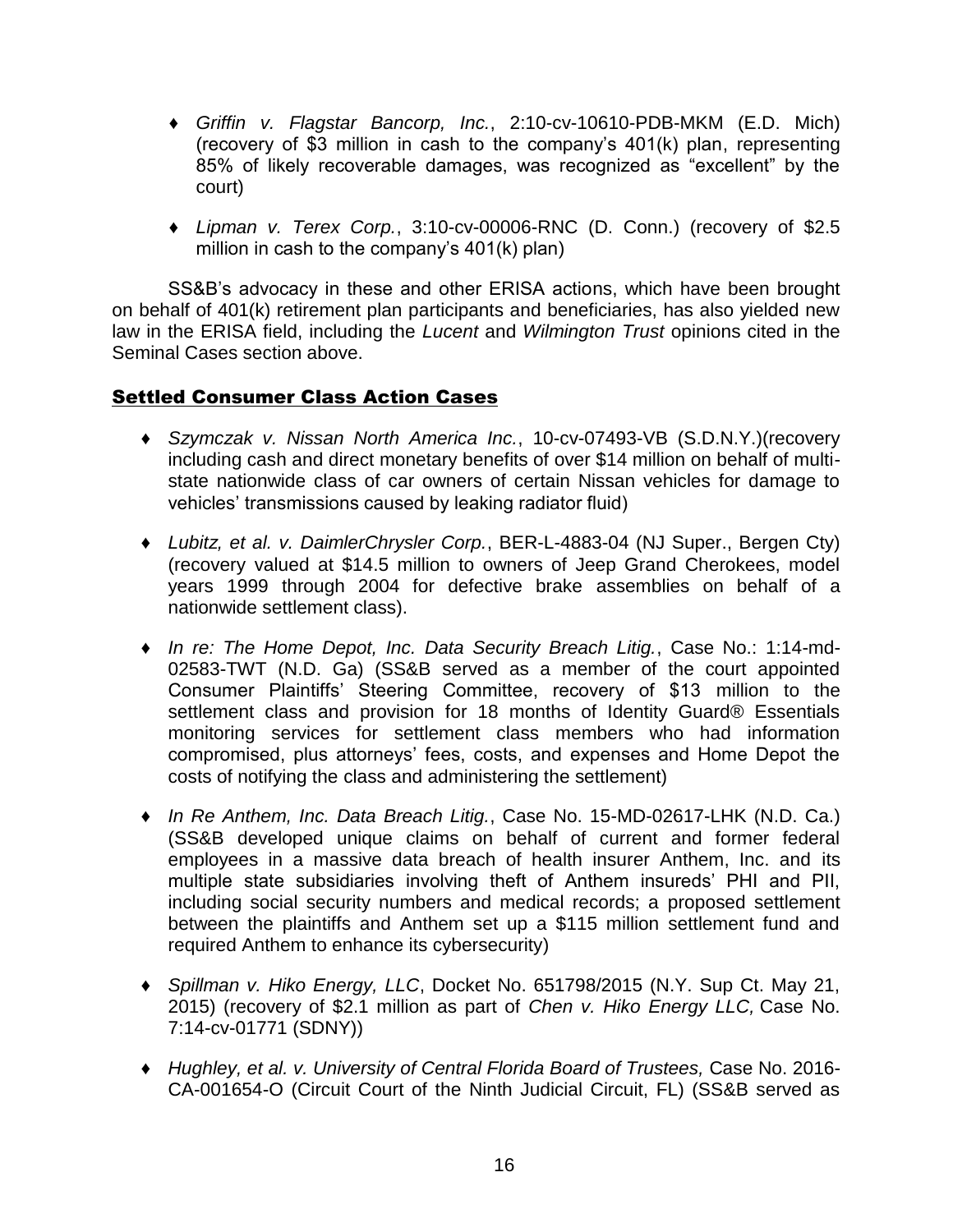one of three lead counsel representing students and employees of the University in a security data breach involving plaintiffs' PII; settlement included numerous injunctive relief measures concerning UCF's information practices and its information security organization including additional data security personnel; data risk assessments; addition of a vendor management program; security enhancements; external information security firm and extended identity theft protection for class members)

- ♦ *Suvino v. Time Warner Cable, Inc.,* Docket No. 1:16-cv-07046 (S.D.N.Y.) (facilitated Americans with Disabilities Act compliance on Time Warner's website)
- ♦ *Asseal v. Preferred Care Partners, Inc., and iCare Health Solutions LLC,* Docket No. 64187942 (Circuit Court of the Seventeenth Circuit, FL) (facilitated Preferred Care's compliance of their health care benefits plan for healthcare subscribers)

## Settled Derivative Cases

- ♦ *In re Trump Hotels S'holder Derivative Litig.*, 98-Civ-7820 (GEL) (S.D.N.Y.) (recovery of assets for corporation valued at approximately \$10 million)
- ♦ *Esther Sadowsky Testamentary Trust v. Brendsel (Federal Home Loan Mortgage Corp.)*, 05-cv-2596 (S.D.N.Y.) (recovery of approximately \$100 million for the company as well as significant corporate governance measures)
- ♦ *In re Bank of New York Corporate Derivative Litig,*, Index No. 604465/99 (Sup. Ct. NY) (recovery of \$26.5 million for the company and the adoption of significant corporate governance measures)
- ♦ *In re FirstEnergy S'holder Derivative Litig.*, 03-CV-1826 (N.D. Oh.) (recovery of approximately \$25 million for the company and the adoption of significant corporate governance measures)
- ♦ *In re Hewlett-Packard Company Derivative Litig.*, 1:06-cv-071186 (Cal. Super. Ct., Santa Clara County), 2426-VCN (Del. Ch.) (resulted in numerous widespread and substantial corporate governance changes directed toward HP's code of business ethics and guidelines were implemented as a result of a derivative action stemming from the board of directors' alleged leak of an investigation that ultimately led to the firing/resignation of various high level officers and directors of HP.)
- ♦ *Molloy v. Boynton*, No. 3:17-cv-01157-TJC-MCR (S.D. Fl.) (alleging wrongful demand refusal on behalf of holders of Rayonier, Inc.) (settlement effecting significant corporate governance measures was approved)
- ♦ *In re Emerson S'holder Litig.,* 87-CV-4046 (JBW) (E.D.N.Y.) (recovery of \$7.5 million for the company and the adoption of significant corporate governance measures)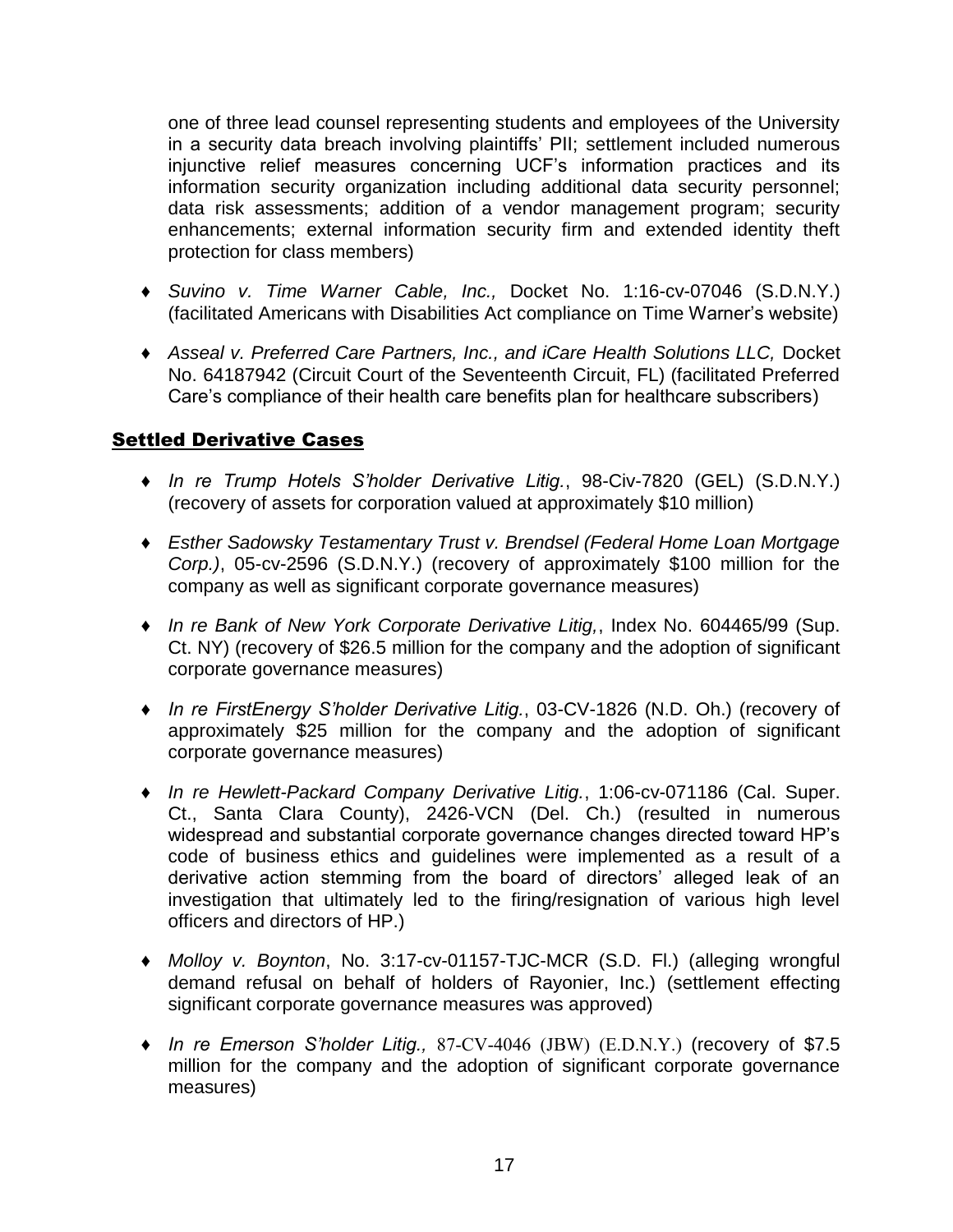- ♦ *Gallic v. Appelbaum*, 3:06-cv-5523-FLW-TJB (D.N.J.) (recovery for the company of \$1,387,471 as a repayment for backdated stock options received; repricing of stock options worth potentially \$8,113,847; and significant corporate governance changes designed to strengthen the granting of, and accounting for, stock options)
- ♦ *Hirt v. United States Timberlands Serv. Co., LLC*, C.A. No. 19575 (Del. Ch.) (recovery for the company of \$3.1 million in the form of an offer increase of about 9%, from \$2.75 per partnership unit to \$3.00 per partnership unit)
- ♦ *In re Foundry Networks, Inc. Deriv. Litig.*, 1:06-cv-068878 (Cal. Super. Ct., Santa Clara Cty) (recovery for the company of \$2.1 million, repricing of certain allegedly backdated stock options, and significant corporate governance reforms)
- ♦ *Lasker v. Massengill (In re State Court Western Digital Corp. Deriv. Litig.)*, 06- CC-00159 (Cal. Super. Ct., Orange Cty) (recovery of \$522,680 for the company and significant corporate governance changes designed to strengthen its granting of, and accounting for, stock options)
- ♦ *In re Titan Corp. Derivative Litig.*, GIC 832018 (Cal. Super. Ct., San Diego Cty) (recovery of increased merger consideration from \$22.76 to \$23.10 per share of Titan common stock, a reduction in the termination fee; and, additional disclosures relating to the merger)
- ♦ *Ekas v. Burris (Citrix Systems, Inc.)*, 07-016114-11 (Fla. Cir. Ct., Broward Cty) (resulted in significant corporate governance changes designed to strengthen the granting of, and accounting for, stock options)
- ♦ *In Re Jabil Circuit Options Backdating Litig.*, 06-CV-01257 (M.D. Fla.) (resulted in significant corporate governance changes designed to strengthen the granting of, and accounting for, stock options)
- ♦ *Edelstein v. Brodie,* Case No. 3:07-cv-00596-FLW-JJH (D.N.J.) (resulted in significant corporate governance changes designed to strengthen the granting of, and accounting for, stock options)
- ♦ *Soojian v. Jacobs f/b/o Royal Dutch Petroleum Company*, No. 04-cv-4160 (D.N.J.) (resulted in the adoption of significant corporate governance changes)

# Sampling of Current Engagements

SS&B is representing four Florida counties alleging they were defrauded, to generate improper revenue at the county's expense, by opioid manufacturers and distributors, through sophisticated, highly deceptive, and unfair marketing practices:

- ♦ *County of Palm Beach v. Purdue Pharma Inc.***,** 1:18-op-46121 (N.D. Ohio);
- ♦ *County of Osceola v. Purdue Pharma Inc.*, 1:18-OP-45669 (N.D. Ohio);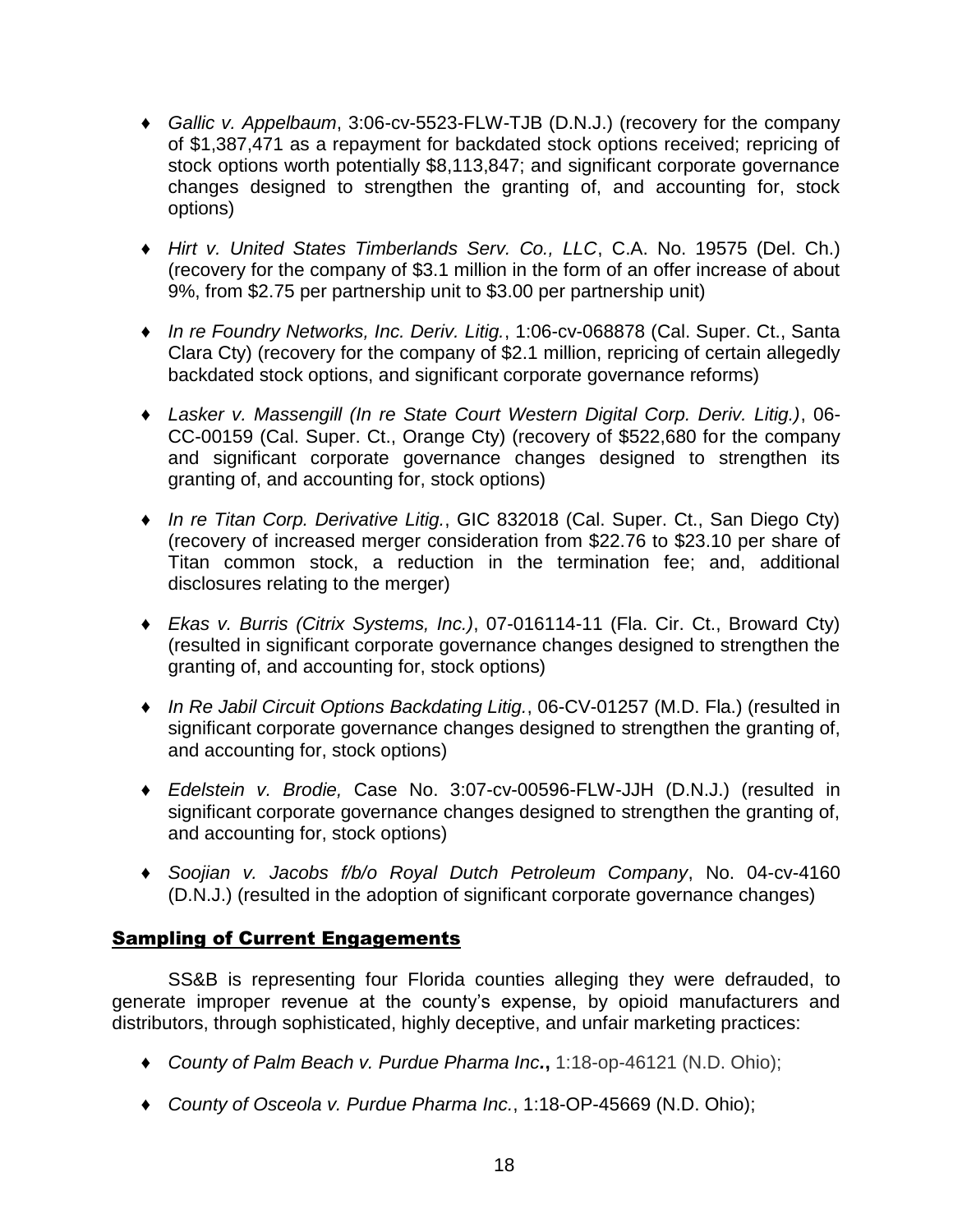- ♦ *County of Alachua v. Purdue Pharma Inc.*, 1:18-OP-45685 (N.D. Ohio), and;
- ♦ *County of Levy v. Purdue Pharma Inc.*, 1:18-op-46119 (N.D. Ohio).

SS&B currently serves in a leadership role, by court-appointment, in multidistrict litigations. A sampling of cases in which SS&B attorneys are presently serving in courtappointed leadership positions in significant multidistrict litigations includes:

- ♦ *In re: Daily Fantasy Sports Litig.,* MDL No. 16-02677-GAO (D. Mass.) (Melissa R. Emert appointed co-lead counsel by the Court on March 31, 2016 for proposed class of persons who have paid and/or deposited funds into FanDuel and DraftKings' websites to play in their daily and weekly fantasy sports contests)
- ♦ *In Re: German Automotive Manufacturers Antitrust Litigation*, No. 3:17-md-02796 (N.D. Cal.) (alleging anticompetitive conduct in the market for German-made automobiles; centralized in N.D. California in October 2017; Melissa R. Emert was appointed a member of Plaintiffs' Steering Committee by the Court on December 14, 2017)
- ♦ *In Re: Sonic Corp. Customer Data Security Breach Litigation,* No. 1:17-md-02807 (N.D. Ohio) (claims on behalf of persons affected by Sonic's data breach; Melissa R. Emert was appointed a member of Plaintiffs' Steering Committee by the Court on January 3, 2018)
- ♦ *In re: Apple Inc. Device Performance Litigation*, 18-md-02827-EJD (N.D. Cal.) (Melissa R. Emert was appointed a member of Plaintiffs' Executive Committee by the Court on May 15, 2018 for proposed class of persons whose iPhone performance suffered as a result of Apple's actions)
- ♦ *In Re: Intel Corp. CPU Marketing, Sales Practices and Products Liability Litigation*, No. 3:18-md-2828-SI (N.D. Cal) (alleging Intel failed to disclose that its microprocessor chips possessed a material defect that caused computer failures and compromised the security of Plaintiffs' devices; Melissa R. Emert was appointed a member of Plaintiffs' Steering Committee by the Court on June 15, 2018);

SS&B currently serves in a leadership role, by court-appointment, in complex litigations. A sampling of cases in which SS&B attorneys are presently serving in court-appointed leadership positions in significant complex litigations includes:

- ♦ *In re GGP Stockholder Litigation*, C.A. No. 2018-067-JRS (Del. Ch.) (SS&B is colead counsel in a case alleging GGP's directors, among others, violated fiduciary duties in connection with Brookfield Property Partners, L.P.'s acquisition of GGP)
- ♦ *In re Funko, Inc. Securities Litigation*, Case No. 17-2-29838-7 SEA (Wash. Super. Ct., King Cnty.)
- ♦ *Solomon v. Mallinckrodt PLC*, No. 17-cv-01827-DLF (D.D.C.) (SS&B is co-lead counsel in a case alleging violations of Section 11)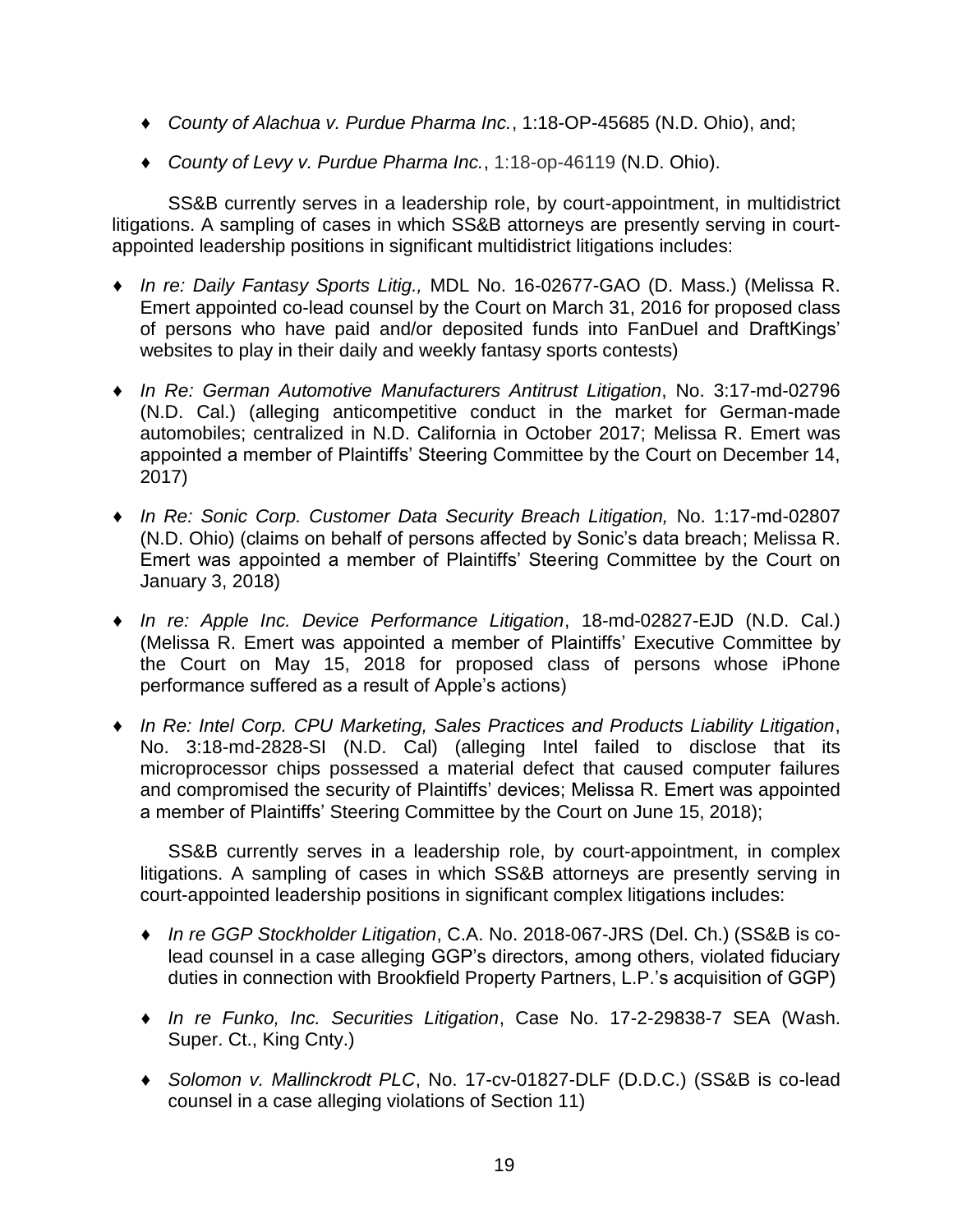## **Attorneys**

SS&B maintains offices in New York and California. The below sets forth basic educational information and select legal experience for each of SS&B's attorneys.

## New York Office

**Jules Brody** was named by *Super Lawyers* magazine as a Super Lawyer in 2010, 2013, and 2014. Mr. Brody is a graduate of Brooklyn College, magna cum laude, and received his LL.B. from the New York University School of Law in 1964. Mr. Brody was named to the Dean's List and was an editor of the Law Review. Mr. Brody was the author of "The Equitable Power to Assess Counsel Fees" which was published in the New York University Intramural Law Review in May 1964. At NYU, Mr. Brody was a John Norton Pomeroy Scholar and received the American Jurisprudence Prize in Commercial Law and graduated in the top 10% of his class. He was admitted to the New York State Bar in 1964. Mr. Brody received his LL.M. in taxation from the graduate division of the NYU School of Law in 1967. Mr. Brody is also admitted to practice before the United States District Court for the Southern and Eastern Districts of New York, the United States Court of Appeals for the Second, Fourth and Fifth Circuits, and has been specially admitted to practice before various U.S. District Courts throughout the United States.

Howard T. Longman was named by *Super Lawyers* magazine as a Super Lawyer in 2014-2017. Mr. Longman is co-chair of Stull, Stull and Brody's Consumer Class Action Litigation Group. Mr. Longman who grew up in Virginia, received his undergraduate degree from the University of Virginia and his J.D. from New York Law School in 1982. Mr. Longman is a member of the New York State Bar and has also been admitted to practice before the United States District Court for the Southern and Eastern Districts of New York and other courts around the country on a *pro hac vice*  basis. Some of the notable cases which Mr. Longman developed from inception and acted in a lead role through conclusion include: *In Re Peregrine Sec. Litig.*, Southern District of California (recovery of \$117,567,922); *In Re Rambus Sec. Class Action Litig.*, Northern District of California (\$18 million settlement); *In Re Biopure Sec. Litig.*, District of Massachusetts (\$10 million settlement); *In re Geodyne Sec. Litig.*, Harris County Texas and Southern District of New York (\$125 million cash settlement plus contingent benefits of additional \$75 million); *In Re Dreyfus Aggressive Growth Mutual Fund Litig.*, Southern District of New York (\$18.5 million settlement resulting in a recovery to class members of over 80% of class members' losses) and *Szymczak v. Nissan North America Inc.,* 10-cv-07493-VB (S.D.N.Y.) *(*co-lead counsel in case which resulted in cash recovery and direct monetary benefits valued at over \$14 million obtained on behalf of a multi-state nationwide class of owners of certain Nissan vehicles with damage to transmissions as the result of radiator fluid leakage).

**Patrick Slyne** received his J.D. from the University of Wyoming in 1988. He is a member of the Colorado, Connecticut and Wyoming state bars, and is admitted to practice before the United States District Courts for Wyoming, Connecticut, Eastern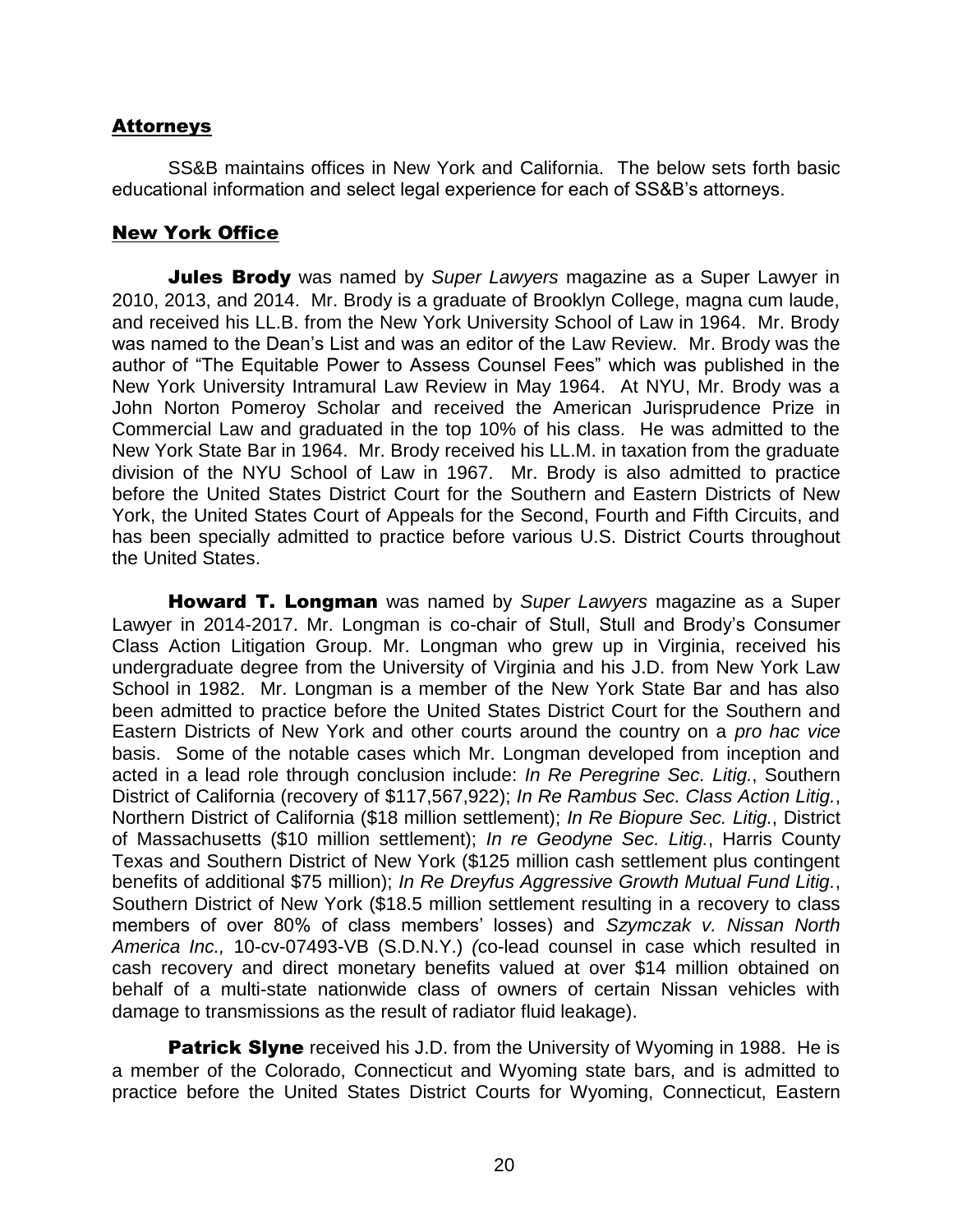District of New York, and Southern District of New York, and the United States Court of Appeals for the First Circuit and Ninth Circuit. Notable cases for which Mr. Slyne had substantial responsibility include: *In re Hewlett-Packard Co. Deriv. Litig*. (Del. 2008) (conferred substantial benefit on HP through corporate governance changes to improve the functioning, interaction and working relationships among senior HP officers and outside members of the HP board of directors); *Esther Sadowsky Testamentary Trust v. Brendsel (Federal Home Loan Mortgage Corporation)* (S.D.N.Y. 2006) (assisted Freddie Mac in securing \$100 million cash from D&O carriers and \$9 million cash from certain counter parties for alleged breaches of fiduciary duties in accounting for and reporting of complex multi-billion dollar derivatives transactions); *In re Computer Associates Sec. Litig*. (E.D.N.Y. 2003) (recovered 5.7 million CA shares worth \$133.551 million for alleged improper revenue recognition on multi-year enterprise software license contracts); *In re IKON Office Solutions, Inc. Sec. Litig*. (E.D. Pa. 2000) (recovered \$111 million cash for alleged misrepresentation of earnings and prospects in office equipment leasing and services business); *In re Westinghouse Sec. Litig*. (W.D. Pa. 1999) (recovered \$67.25 million cash for alleged overstatement of financial position due to unrecognized losses in real estate portfolios); *In re Salomon Brothers Treasury Litig*. (S.D.N.Y. 1994) (recovered \$100 million cash for alleged manipulation of public market prices of U.S. Treasury securities); *In re Tenneco Inc., Sec. Litig. (*S.D. Tex. 1992) (recovered \$50 million cash for alleged overstatement of financial results for failure to mark-to-market dealer inventories of heavy machinery and equipment).

**Melissa R. Emert** received her undergraduate degree from the State University of New York at Stony Brook and her J.D. from Brooklyn Law School in 1988. Ms. Emert is co-chair of Stull, Stull & Brody's Consumer and Antitrust Class Action Litigation Groups. Ms. Emert is a member of the New York State Bar and has also been admitted to practice before the United States District Courts for the Southern and Eastern Districts of New York. On March 31, 2016, in appointing Ms. Emert as co-lead counsel in *In re: Daily Fantasy Sports Litigation,* MDL No. 16-02677-GAO, Judge O'Toole found that she and the other appointed counsel "are able litigators who bring ample experience, knowledge, and resources to this complex litigation." On December 14, 2017, Ms. Emert was appointed as a member of the Plaintiffs' Steering Committee by the court in *In re: German Automotive Manufacturers Antitrust Litigation*, No. 3:17-md-02796 (N.D. Cal.); Ms. Emert was appointed as a member of Plaintiffs' Steering Committee by the Court on January 3, 2018 in *In Re: Sonic Corp. Customer Data Security Breach Litigation,* No. 1:17-md-02807 (N.D. Ohio); Ms. Emert was appointed as a member of Plaintiffs' Executive Committee by the Court on May 15, 2018 in *In re: Apple Inc. Device Performance Litigation*, 18-md-02827-EJD (N.D. Cal.); and Ms. Emert was appointed as a member of Plaintiffs' Steering Committee by the Court on June 15, 2018 in *In Re: Intel Corp. CPU Marketing, Sales Practices and Products Liability Litigation*, No. 3:18-md-2828-SI (N.D. Cal). In addition, Ms. Emert developed and was responsible for the appointment of SS&B as counsel for West Palm Beach, Alachua, Osceola and Levy counties in Florida in the opioid actions. Ms. Emert has also worked on a multitude of cases and settlements throughout her career at SS&B including: *In re Westinghouse Sec. Litig*. (W.D. Pa. 1999) (recovered \$67.25 million cash for alleged overstatement of financial position due to unrecognized losses in real estate portfolios); *Overby v. Tyco International, Ltd.*, Case No. 02-CV-1357-PB, 1:02-md-01335-PB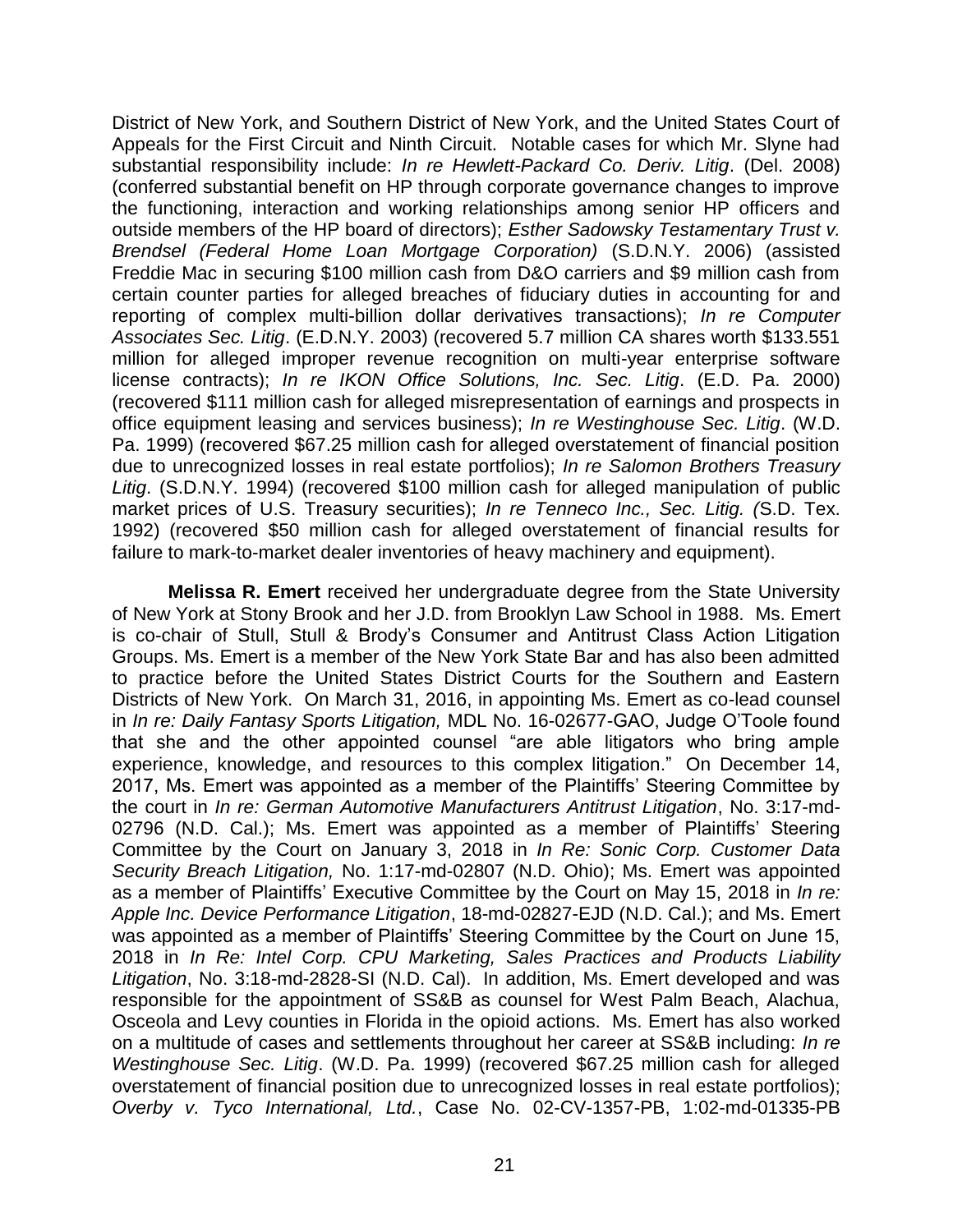(D.N.H.) (recovered \$70.525 million in cash to the company's 401(k) plan; over 80 million pages of discovery were produced to counsel and over 250 days of deposition were taken) and *In re Sunglass Hut Intl., Inc. Sec. Litig.*, Case No. 97-0191-CIV-MOORE (S.D. Fl.) (recovered \$4.5 million).

Aaron L. Brody received his undergraduate degree, *summa cum laude*, in 1990, and his J.D. from New York University School of Law in 1995. At NYU, Aaron Brody concentrated on securities law and was a staff editor on the Review of Law and Social Change. Aaron Brody is a member of the New York State Bar and is admitted to practice before the United States District Courts for the Southern and Eastern Districts of New York. Cases in which Aaron Brody had substantial responsibility include: *In re Initial Public Offerings Sec. Litig.* (recovery of \$586 million); *In re BankAmerica Corp. Sec. Litig.*, MDL No. 1264 (recovery of \$490 million); *Spahn v. Edward D. Jones & Co. L.P.*, 04-CV-00086 (recovery of \$127.5 million); and *In re American Express Financial Advisors Sec. Litig.*, Civil Action No. 04-CV-1773 (S.D.N.Y.) (recovery of \$118 million).

Tzivia Brody received her undergraduate degree, *magna cum laude*, in 1992, and her J.D. from the Benjamin M. Cardozo School of Law in 1995. Ms. Brody is a member of the New York State Bar and is admitted to practice before the United States District Court for the Southern and Eastern Districts of New York. Cases in which Ms. Brody had substantial responsibility include *In re Computer Associates Sec. Litig.*, (recovery estimated at \$133.551 million) and *In re Ikon Office Solutions, Inc. Sec. Litig.* (recovery of \$111 million).

## California Office

Patrice L. Bishop received her undergraduate degree from New York University and her J.D. from Loyola Law School - Los Angeles in 1994. Ms. Bishop is a member of the California State Bar and is admitted to practice before the Supreme Court of the United States, United States District Courts for the Northern, Central, Southern and Eastern Districts of California, the District of Colorado, the Northern and Central Districts of Illinois, and the United States Court of Appeals for the Second, Eighth and Ninth Circuits. Ms. Bishop has been with the firm for over 17 years. During that time, among other cases, Ms. Bishop worked closely with Mr. Longman on *In Re Peregrine Sec. Litig.,* Southern District of California (recovery of \$117,567,922). She was also the lead attorney in *In re Metris Companies, Inc. Sec. Litig., District of Minnesota* (recovery of \$7.5 million), taking nearly every percipient and expert witness deposition for plaintiffs and making nearly every argument in court. Her work *in Kimeldorf, et al. v. First Union Real Estate Equity and Mortg. Inv., et al.* resulted in a temporary restraining order and preliminary injunction restraining a proposed merger, and significantly enhanced terms for preferred shareholders. She has also participated, including examining and cross-examining witnesses, in two separate trials, each over six weeks long, in cases brought under the federal securities laws.